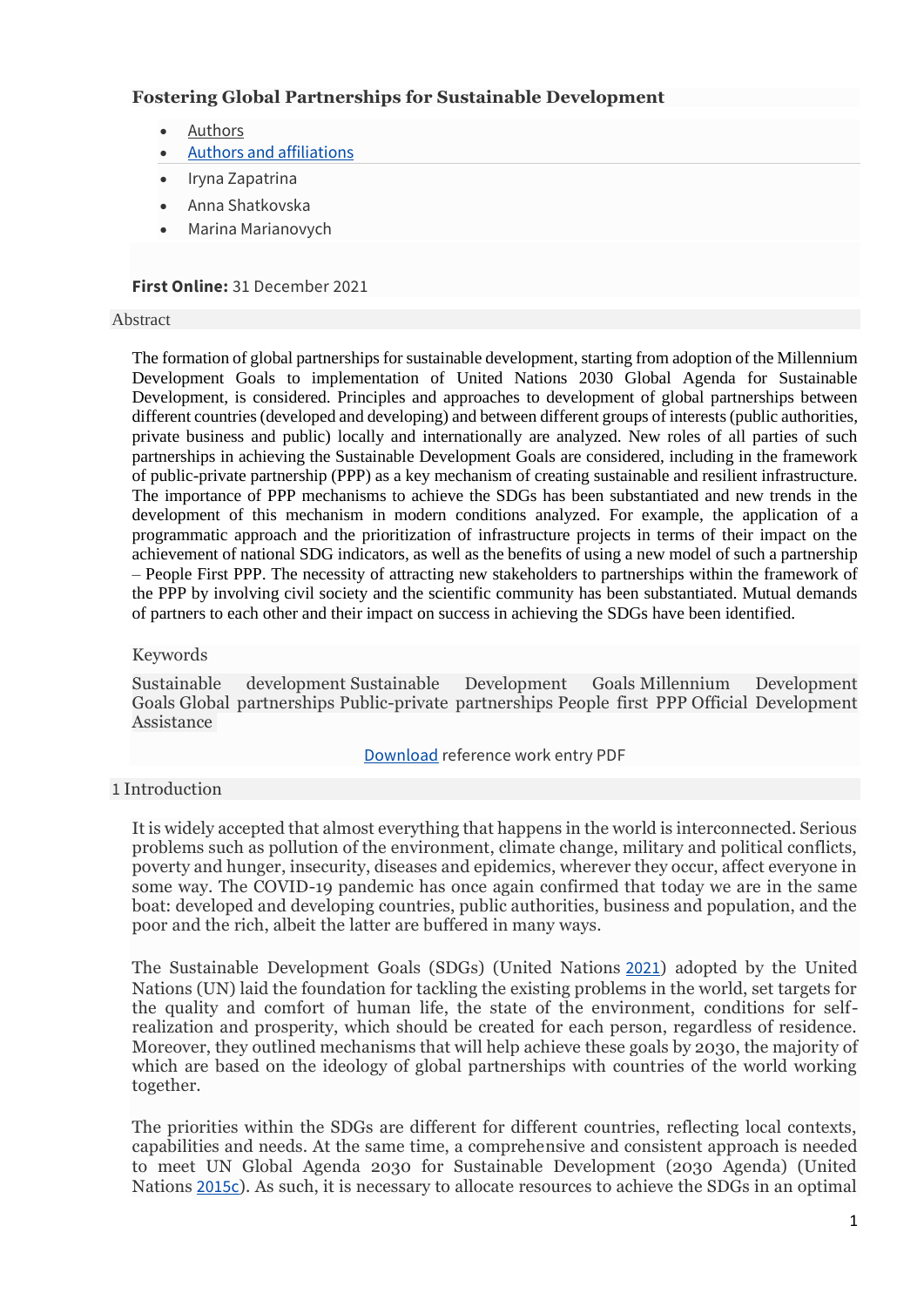way, effectively using the existing financial and human potential of different countries and their various interest groups to arrive at a comprehensive solution to critical problems for the world. Only then, the achievement of the SDGs will become realistic.

Any partnership will live and develop only if the parties have a common understanding of the goals and mechanisms for their achievement, as well as if there is an atmosphere of mutual understanding and respect among partners. This is not easy to achieve even when solving local problems, and it is extremely difficult to unite different countries and different interest groups for the implementation of the SDGs. That is why one of the SDGs, number 17, is dedicated to the development of global partnerships for sustainable development, with 19 of overall 169 targets related to partnerships, i.e., 11% of all targets within the 2030 Agenda.

The approaches to building global partnerships for sustainable development are therefore critical and are the subject of this chapter.

2 Millennium Development Goals: The First Step in Forming Global Partnerships for Sustainable Development

Active discussions about the necessity of transitioning to more sustainable development began in the last century. The starting point in the implementation of a systemic sustainable development strategy at the global level was the year 2000, when the UN adopted the Millennium Development Goals (MDGs) (United Nations [2000](https://link.springer.com/referenceworkentry/10.1007%2F978-3-030-68074-9_10-1#CR16)). The MDGs were aimed at solving the most critical problems for the world's development. They focused on overcoming extreme poverty in all its forms – from eliminating hunger and reducing child mortality to ensuring access to education, preserving the environment and guaranteeing gender equality.

A special place among the MDGs was taken by the eighth goal, "Develop a global partnership for development," which provided for the creation of mechanisms, the application of which would enable achievement of the remaining seven MDGs. Thus, for the first time, global partnership was recognized as a tool for achieving the MDGs. However, at that time, global partnerships for sustainable development were considered primarily as a partnership between developed and developing countries. This was reflected by the main mechanisms cited for achieving the MDGs, where MDG 8 noted:

- Providing financial and technical assistance to developing countries in promoting their sustainable development in the framework of the Official Development Assistance (ODA) mechanism;
- Regulation of exports/imports of developing countries from/to developed ones, based on the promotion of their development;
- Ensuring inclusiveness of development, including by ensuring the availability of information and technologies for all.

As the main indicators of the effective use of these mechanisms in the framework of MDG 8, different indicators of their economic meaning were given as:

- Volume of ODA;
- Percentage of imports of goods from developing to developed countries;
- Share of export earnings used to service external debt;
- Share of the population using mobile communications and the Internet.

The 2015 UN report on achieving MDG 8 (United Nations [2015a](https://link.springer.com/referenceworkentry/10.1007%2F978-3-030-68074-9_10-1#CR13)) demonstrated significant progress on these indicators, in particular:

- Official development assistance from developed countries increased by 66 per cent in real terms between 2000 and 2014 to USD 135.2 billion. In 2014, Denmark, Luxembourg, Norway, Sweden and the United Kingdom continued to exceed the United Nations official development assistance target of 0.7 per cent of gross national income.
- In 2014, 79 per cent of imports from developing to developed countries were admitted duty free, up from 65 per cent in 2000. The proportion of external debt service to export revenue in developing countries fell from 12 per cent in 2000 to 3 per cent in 2013.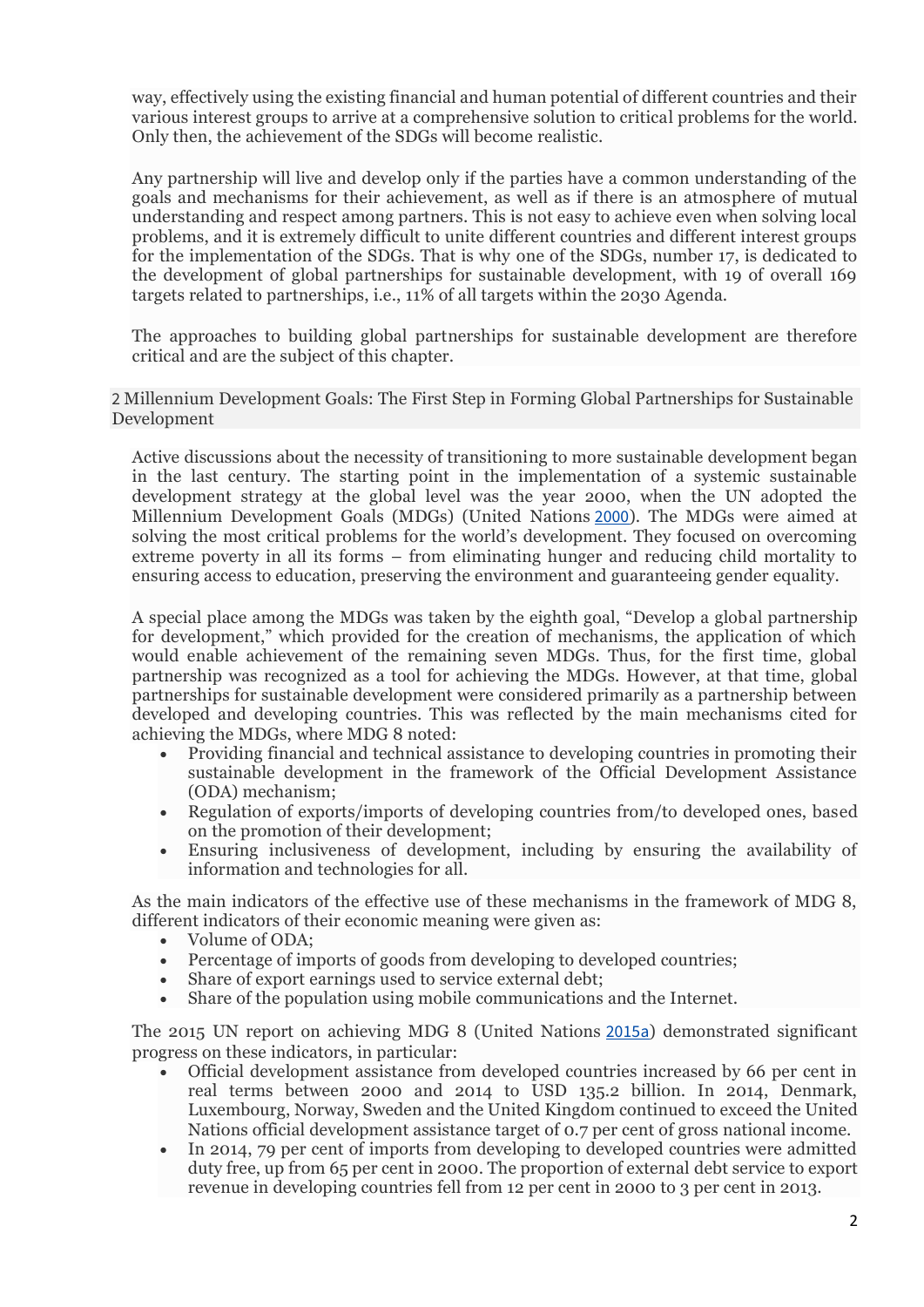• As of 2015, 95 per cent of the world's population is covered by a mobile-cellular signal. The number of mobile-cellular subscriptions has grown almost tenfold in the last 15 years, from 738 million in 2000 to over 7 billion in 2015. Internet penetration has grown from just over 6 per cent of the world's population in 2000 to 43 per cent in 2015. As a result, 3.2 billion people are linked to a global network of content and applications. (United Nations [2015a](https://link.springer.com/referenceworkentry/10.1007%2F978-3-030-68074-9_10-1#CR13): 7)

Despite the progress in achieving MDG 8, the approach proposed to stimulate a global partnership for sustainable development needed to be further developed. Firstly, the mechanisms proposed in MDG 8 were mainly focused on economic measures, namely, on the provision of additional sources of financing for the transition to more sustainable development in developing countries. Little attention was paid to the institutional issues of development of the countries in receipt of financial assistance. Secondly, the global partnership was seen primarily as a partnership between countries with different levels of development with the main attention paid to the facilitation of cooperation between representatives of public authorities and international organizations. These approaches to the formation of a global partnership for sustainable development turned out to be insufficiently effective, because (Zapatrina [2017](https://link.springer.com/referenceworkentry/10.1007%2F978-3-030-68074-9_10-1#CR18)):

- The indicators in MDG 8 reflected only an increase in the financial potential of developing countries that could be used for ensuring sustainable development. None of the indicators measured the targeted use of the additional financial resources and their effectiveness in terms of achieving the rest of the MDGs;
- An increase in the proportion of the population of developing economies that use mobile communications and the Internet was important for expanding the horizons of society in the appropriate countries. However, the assessment of this indicator did not allow determination of the increased access of these countries to information and technologies necessary to ensure sustainable development.

As a result, the analysis of indicators for achieving MDG 8 did not allow assessing whether the measures envisaged by this goal influenced the achievement of the results of other MDGs.

Our findings echo the assessment of progress towards MDG 8 made in the report of the MDG 8 Progress Task Force (United Nations [2015b](https://link.springer.com/referenceworkentry/10.1007%2F978-3-030-68074-9_10-1#CR14)). This UN report highlighted concerns about the proposed approach to building a global partnership for sustainable development given in MDG 8:

- The lack of qualitative indicators characterizing the processes of forming partnerships, in particular, regarding the obligations of the parties to such partnerships and their implementation;
- The lack of mechanisms to ensure that the parties to the partnership implement measures, the need for which has been recognized based on the results of monitoring;
- Inability to assess the effectiveness of ODA assistance, in particular due to the lack of adequate reporting on ODA in national budgets, as well as the necessary coordination in the management of programs and projects financed by ODA;
- Complex bureaucratic procedures in the provision of ODA, which, moreover, are not always acceptable for the recipient countries, in particular, due to the requirements of individual countries regarding the obligations to purchase goods and services in the framework of this assistance from its donors.

At the same time, despite the imperfections of the MDG 8 indicators and approaches to the implementation of measures provided for by this goal, the decision to include it in the Millennium Development Goals is an extremely important moment in achieving sustainable development by all countries of the world. In fact, in this way, the international community recognized that global development is impossible without global partnership in the broad sense of the word, and it is on this basis the mechanisms for ensuring sustainable development for all countries of our planet should be built. (Zapatrina [2017](https://link.springer.com/referenceworkentry/10.1007%2F978-3-030-68074-9_10-1#CR18): 13; own translation)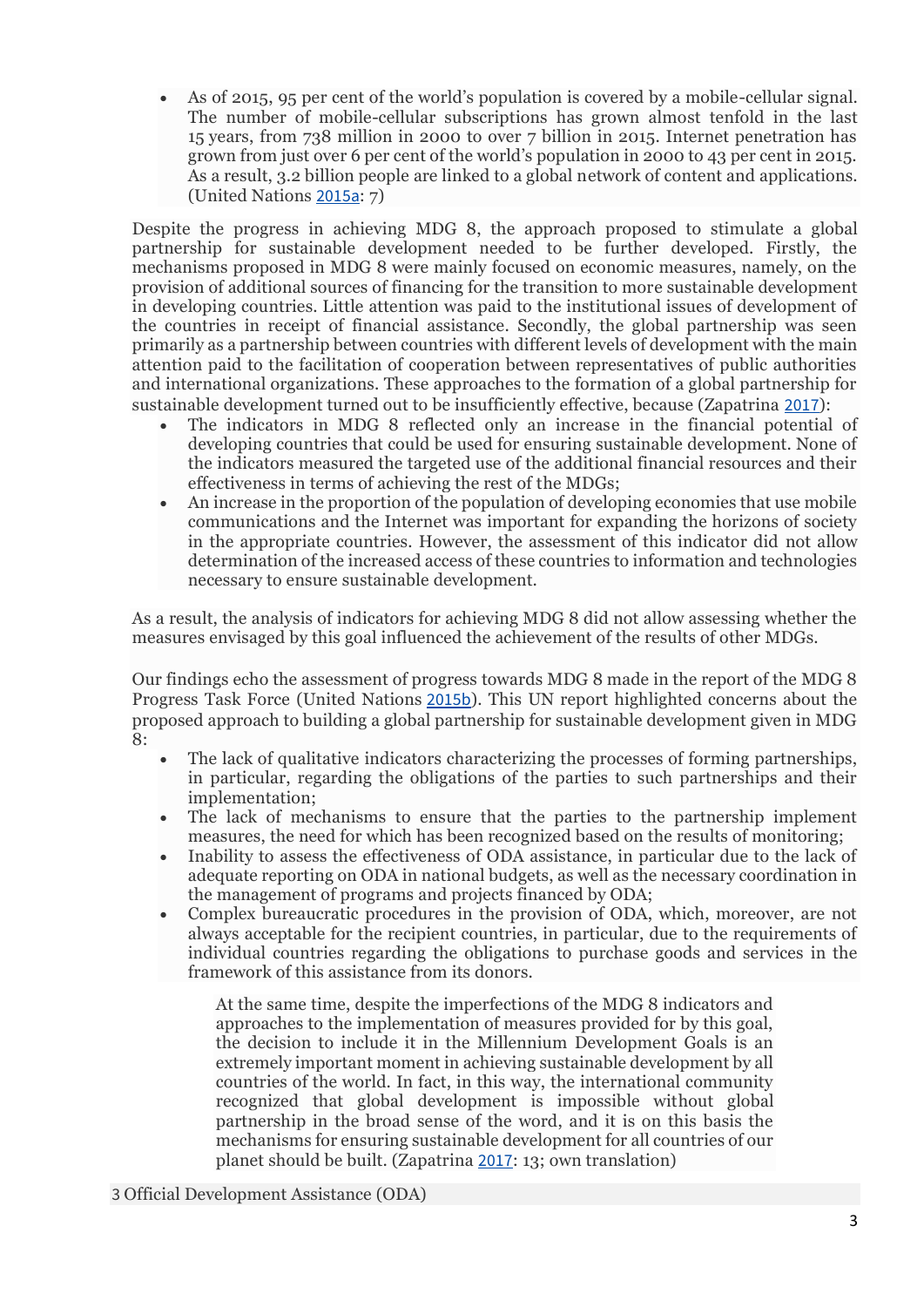An important step taken in the framework of the strategy to achieve the MDGs, and without which it would be difficult to talk about the development of a global partnership for sustainable development, was the introduction of the ODA mechanism. This involves the provision of financial and technical assistance to countries of developing economies from developed countries and international organizations. To provide such assistance in the framework of ODA, the benchmark originally established was that the total amount of financial resources of the developed countries of the world to developing economies should be 0.7% of their gross national income (GNI), and for the least developed countries – 0.15–0.2% of GNI (United Nations [2000](https://link.springer.com/referenceworkentry/10.1007%2F978-3-030-68074-9_10-1#CR16)).

In 2000–2014, ODA was provided in the following forms:

- Bilateral development projects;
- Multilateral development assistance;
- Humanitarian aid;
- Grants for debt relief;
- Assistance in the area of basic social services.

The main part of ODA came in the form of bilateral and multilateral support for development projects and programs, with the majority going to the least developed countries and countries in Africa, followed by landlocked developing countries and Small Island states (United Nations [2015a](https://link.springer.com/referenceworkentry/10.1007%2F978-3-030-68074-9_10-1#CR13)).

However, as of 2013–2014, only five developed countries allocated financial support under the MDGs at the envisaged level (United Nations [2015a](https://link.springer.com/referenceworkentry/10.1007%2F978-3-030-68074-9_10-1#CR13)). Overall, in 2014, the total amount of assistance provided under ODA was only 0.29% of GNI, as a result, in 2014 alone, ODA was missing USD 191 billion (United Nations [2015b](https://link.springer.com/referenceworkentry/10.1007%2F978-3-030-68074-9_10-1#CR14)). In this regard, the idea arose of using private financing in the framework of the ODA mechanism, including in the context of a new measure – the Total Official Support for Sustainable Development (TOSSD). Thus, the first step was taken to deepen the understanding of global partnerships for sustainable development by expanding partnerships from the public sector to private business.

Attracting financial resources from private business in the framework of ODA can significantly increase the effectiveness of support for sustainable development in the implementation of national projects and programs in recipient countries. This can be especially relevant when creating/modernizing infrastructure facilities, the absence of which will not allow consideration of sustainable development in most of developing countries. Moreover, in case of using part of ODA funds to create attractive conditions for the implementation of infrastructure projects on the basis of PPP in depressive, conflict-prone and poor regions (through insurance of investment risks, provision of guarantees for cases of force majeure, assistance to countries in the development of their institutional and legal environment, etc.) the amount of investment by private business directed towards sustainable development can be increased in many times. That is why expanding the mechanism of global partnership for sustainable development to private business, while improving ODA procedures, opens up new perspectives and opportunities for sustainable development.

### 4 Global Partnership in the 2030 Agenda

The program to achieve the MDGs ended in 2015. On September 25–27, 2015, at the 70th session of the UN General Assembly in New York, 193 countries of the world – all UN members voted for the approval of the new 2030 Agenda, and for 17 SDGs, comprising of 169 targets (United Nations [2015c](https://link.springer.com/referenceworkentry/10.1007%2F978-3-030-68074-9_10-1#CR15)). In so doing, the SDGs set for the world community a much broader and more difficult set of tasks to achieve in comparison with the MDGs, and thus paid more attention to the mechanisms for achieving these goals. As such, mechanisms for achieving the SDGs are present as tasks in almost all 16 SDGs, but the main ones are concentrated in SDG 17 "*Strengthen the means of implementation and revitalize the global partnership for sustainable development*" (United Nations [2021](https://link.springer.com/referenceworkentry/10.1007%2F978-3-030-68074-9_10-1#CR17)), which was formed on the basis of MDG 8, but with much wider approach.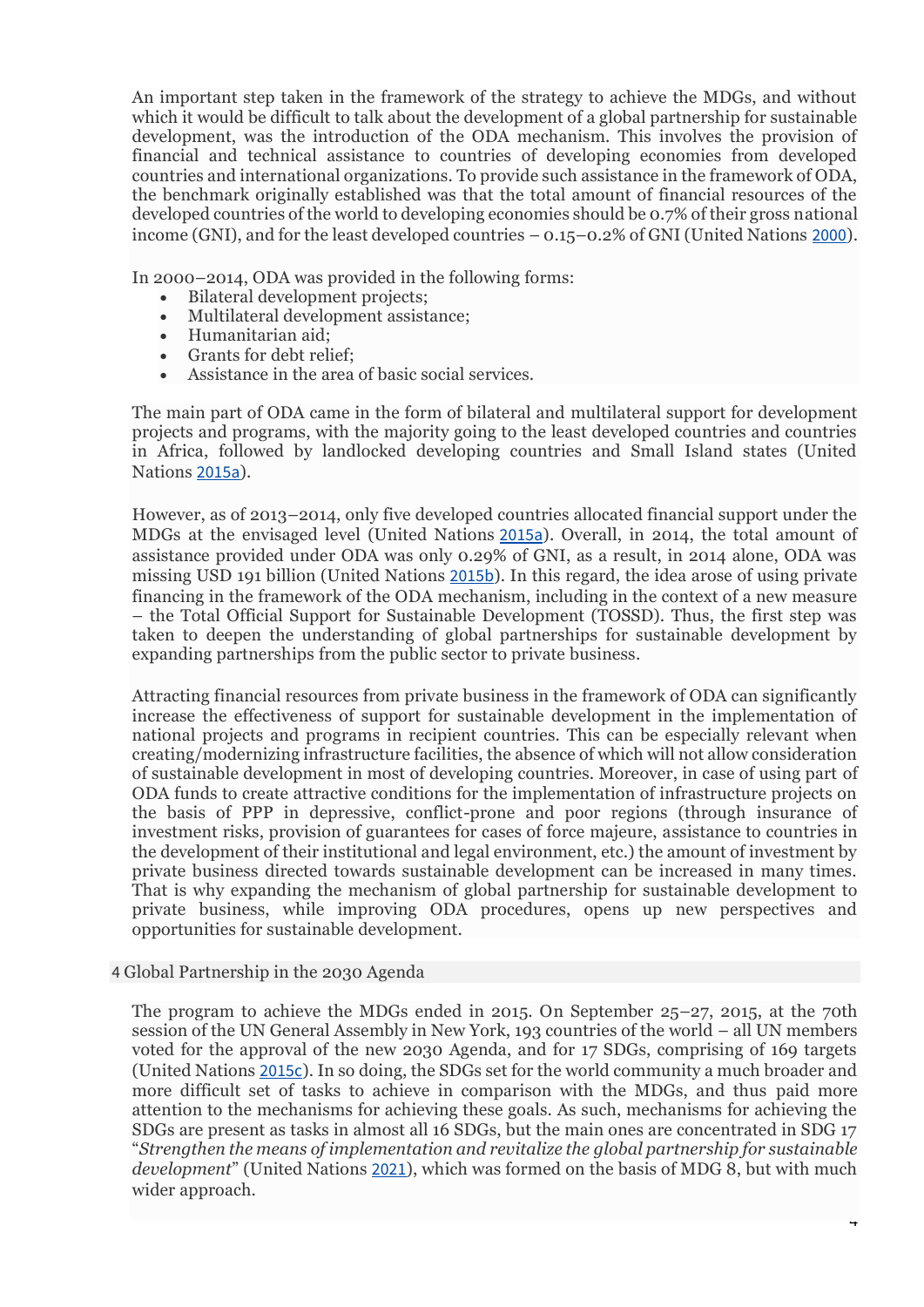In accordance with (Horan [2019](https://link.springer.com/referenceworkentry/10.1007%2F978-3-030-68074-9_10-1#CR3): 5) "*the 2030 Agenda refers to two main types of partnerships for implementing the SDGs. First, there is the Global Partnership for Sustainable Development, to be led by governments, which is seen as a vehicle for improving international cooperation for implementation of the 2030 Agenda. … Second, multi-stakeholder partnerships, to complement the Global partnership, are seen as important for strengthening the means of implementation, i.e., the aim of these partnerships is "to mobilize and share knowledge, expertise, technology and financial resources to support the implementation of the SDGs.*"

All the mechanisms envisaged by SDG 17 also can be divided into two groups (Zapatrina [2017](https://link.springer.com/referenceworkentry/10.1007%2F978-3-030-68074-9_10-1#CR18): 19):

- Those of a global nature, mainly related to the formation and use of ODA (or even TOSSD), the creation and implementation of which is only possible for international organizations with the assistance of economically developed countries;
- Those that can and should be created and implemented by individual states based on their needs, capabilities and the scale of the tasks that they have to solve in the framework of the implementation of 2030 Agenda.

In addition, among the mechanisms of the global partnership for sustainable development, provided for by SDG 17, the following functional categories can be distinguished: financial support, development of the institutional environment, training and institutional capacity, providing access to technologies.

Let us consider these mechanisms and the role of the global partnerships in their effective implementation.

# 4.1 Financial Support

As with the MDGs, the new 2030 Agenda stipulates that financial support for activities on achieving the SDGs will be provided by mobilizing financial resources from developed countries and ensuring their effective use to promote sustainable development in developing countries. Financial support for the achievement of the SDGs should be carried out both at the international level and within individual states, using public budgets and ODA, as well as private business funds (Table [1](https://link.springer.com/referenceworkentry/10.1007%2F978-3-030-68074-9_10-1#Tab1)).

## **Table 1**

Financial support in the framework of SDGs

| <b>Financial</b><br>support<br>measures                                                                                                   | <b>Responsibility for</b><br>implementation                  |                                   | <b>Presence in SDG</b> |                   |
|-------------------------------------------------------------------------------------------------------------------------------------------|--------------------------------------------------------------|-----------------------------------|------------------------|-------------------|
|                                                                                                                                           | <b>National</b><br>governments<br>of developing<br>countries | <b>International</b><br>community | $7 - 7$<br>❀           | <b>Other SDGs</b> |
| Strengthen<br>domestic<br>resource<br>mobilization,<br>including<br>through<br>international<br>support to<br>developing<br>countries, to | X                                                            | X                                 | X                      |                   |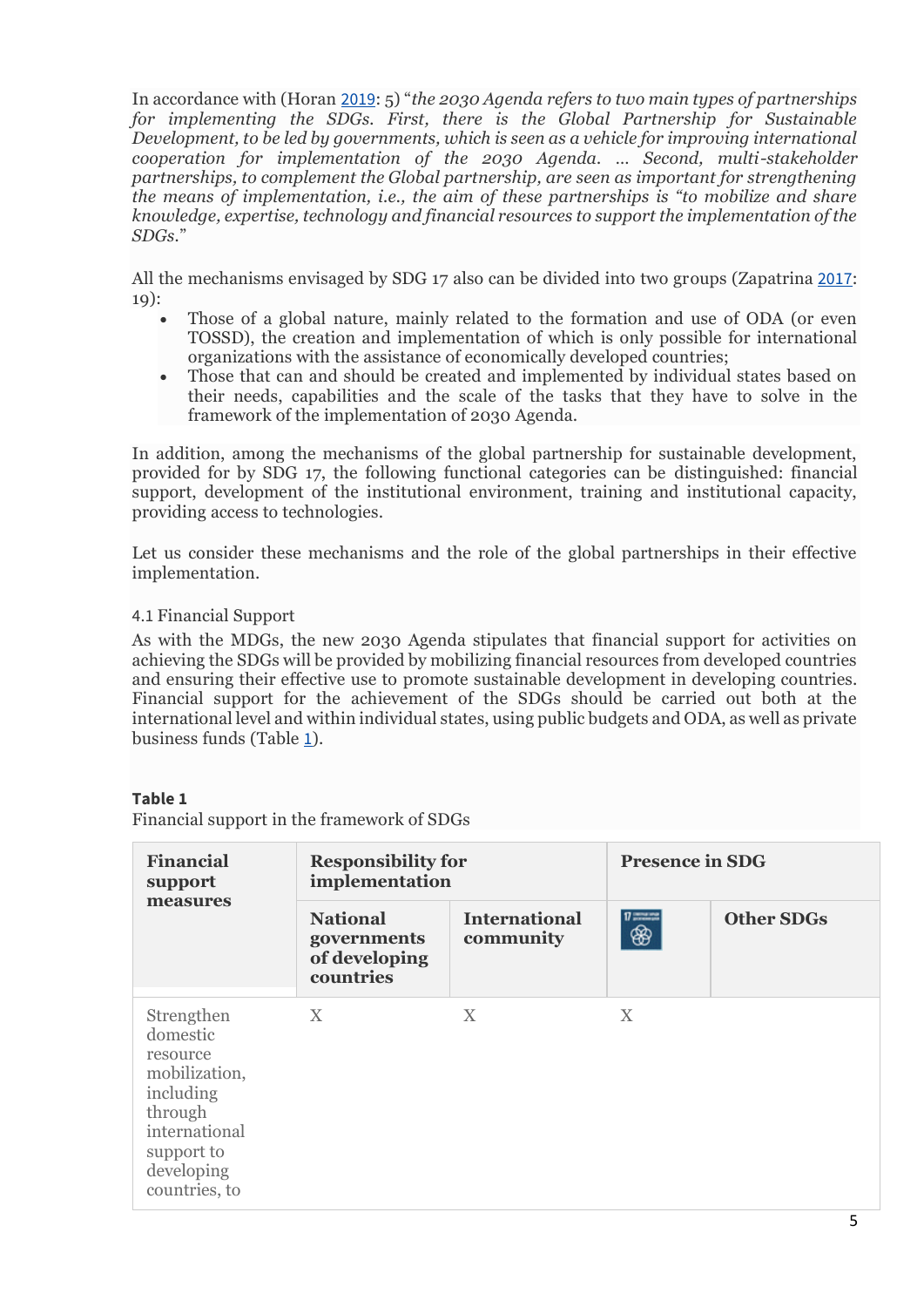| <b>Financial</b><br>support<br>measures                                                                                                                                                                                                                                                                        | <b>Responsibility for</b><br>implementation                  |                                   | <b>Presence in SDG</b> |                   |
|----------------------------------------------------------------------------------------------------------------------------------------------------------------------------------------------------------------------------------------------------------------------------------------------------------------|--------------------------------------------------------------|-----------------------------------|------------------------|-------------------|
|                                                                                                                                                                                                                                                                                                                | <b>National</b><br>governments<br>of developing<br>countries | <b>International</b><br>community | $7 - 7$<br>❀           | <b>Other SDGs</b> |
| improve domestic<br>capacity for tax<br>and other<br>revenue<br>collection                                                                                                                                                                                                                                     |                                                              |                                   |                        |                   |
| Ensuring the<br>fulfillment of the<br>obligation of<br>developed<br>countries to<br>provide official<br>development<br>assistance to<br>developing<br>countries at the<br>level of 0.7% and<br>to the least<br>developed<br>countries at the<br>level of $0.15-$<br>0.20% of their<br>gross national<br>income |                                                              | $\boldsymbol{\mathrm{X}}$         | $\mathbf X$            |                   |
| Mobilize<br>additional<br>financial<br>resources for<br>developing<br>countries from<br>multiple sources                                                                                                                                                                                                       |                                                              | $\boldsymbol{\mathrm{X}}$         | $\mathbf X$            | 1<br>medi         |
| Assist developing<br>countries in<br>attaining long-<br>term debt<br>sustainability<br>through<br>coordinated<br>policies aimed at<br>fostering debt<br>financing, debt<br>relief and debt<br>restructuring, as<br>appropriate, and<br>address the<br>external debt of                                         |                                                              | $\mathbf X$                       | $\mathbf X$            |                   |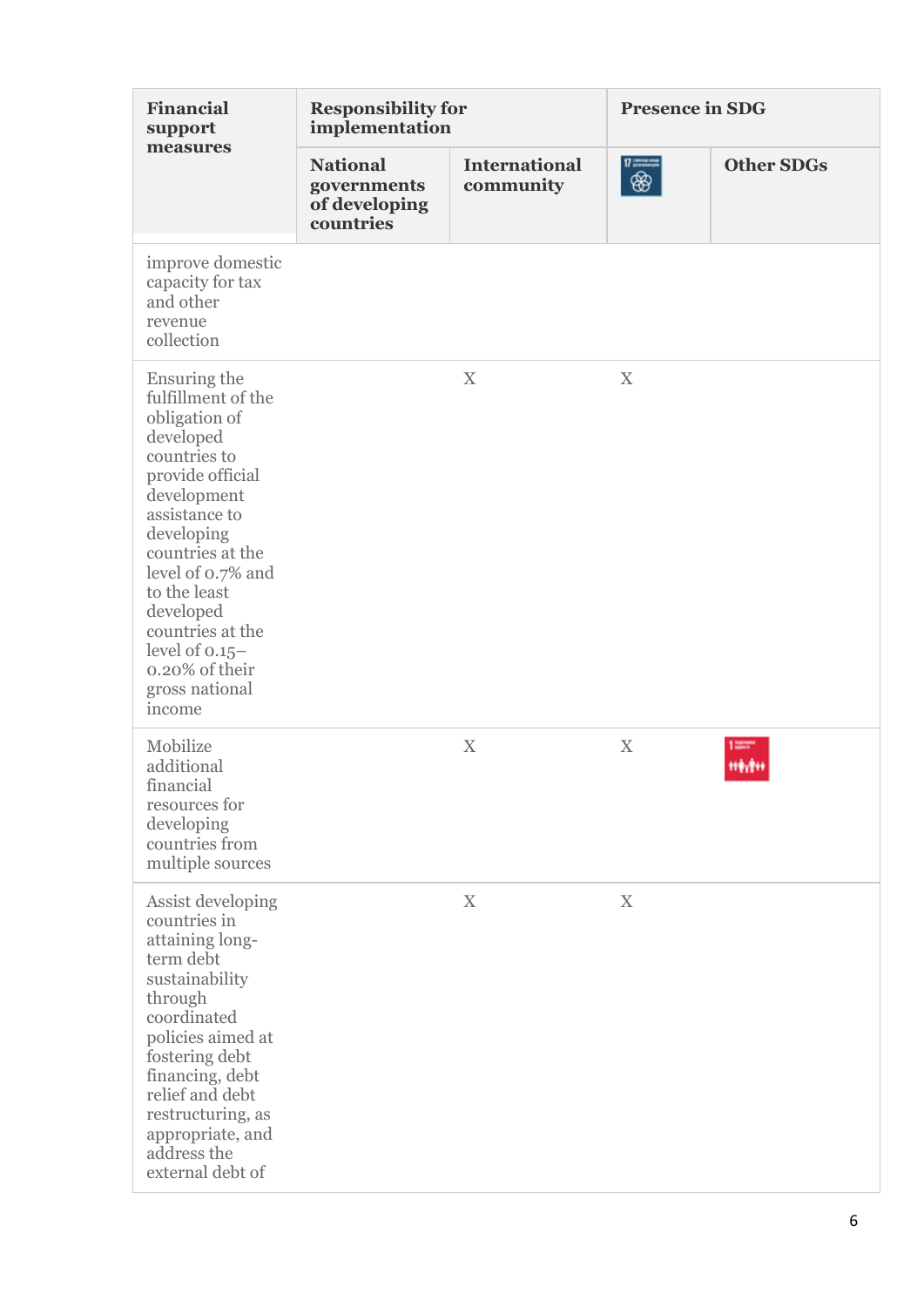| <b>Financial</b><br>support<br>measures                                                          | <b>Responsibility for</b><br>implementation                  |                                   | <b>Presence in SDG</b> |                   |
|--------------------------------------------------------------------------------------------------|--------------------------------------------------------------|-----------------------------------|------------------------|-------------------|
|                                                                                                  | <b>National</b><br>governments<br>of developing<br>countries | <b>International</b><br>community | $7 - 7$<br>❀           | <b>Other SDGs</b> |
| highly indebted<br>poor countries to<br>reduce debt<br>distress                                  |                                                              |                                   |                        |                   |
| Adopt and<br>implement<br>investment<br>promotion<br>regimes for least<br>developed<br>countries | X                                                            | X                                 | X                      |                   |

Source: Zapatrina ([2018](https://link.springer.com/referenceworkentry/10.1007%2F978-3-030-68074-9_10-1#CR19): 16)

In contrast to MDG 8, the SDGs additional to financial support for Sustainable Development set targets for the use of ODA funds, which include, inter alia, investments in energy infrastructure and clean energy sources, promoting sustainable infrastructure development, and encouraging foreign direct investment in the implementation of national plans and programs (United Nations [2021](https://link.springer.com/referenceworkentry/10.1007%2F978-3-030-68074-9_10-1#CR17)). One of the target segments of such support is assistance to institutional transformations in developing countries, as well as to training and educational activities on sustainable development issues and, in particular, the SDGs. As such, the SDGs have significantly expanded the range of actors involved in supporting sustainable development. An additional donor (private business) was added and countries as recipients of financial support for sustainable development (public authorities at the central and local levels, as well as the population) were actively involved in this process.

4.2 Development of Institutional Environment

It is very important to have a financial resource that can be used for sustainable development. At the same time, any more or less serious transformations at the state/regional level are impossible without institutions prepared to address the tasks set in the framework of the relevant reforms and without partnerships. The task of achieving the SDGs is no exception to this rule.

Given the global nature of the problems that should be resolved under the achievement of the SDGs there is a critical need in using a systematic coordinated approach to solutions proposed that requires the improvement of institutions, both at the level of individual states (territories) and at the intercountry (international) level, and their effective interaction in the framework of global and multistakeholder partnerships. Ensuring the success of such partnerships is an important part of effective transformation as they allow "*to implement a more integrated approach to sustainable development problems*" and *"to harness the means of implementation and to promote a unified approach to sustainable development"* (Horan [2019](https://link.springer.com/referenceworkentry/10.1007%2F978-3-030-68074-9_10-1#CR3): 5).

Among nine conditions of the success of multistakeholder partnerships for sustainable development there are four performance indicators characterizing institutional processes – "*goal setting, funding, management, monitoring*" (Pattberg and Widerberg [2016](https://link.springer.com/referenceworkentry/10.1007%2F978-3-030-68074-9_10-1#CR8): 43). To define them, the relevant institutional structure that enhances the coherence of actions of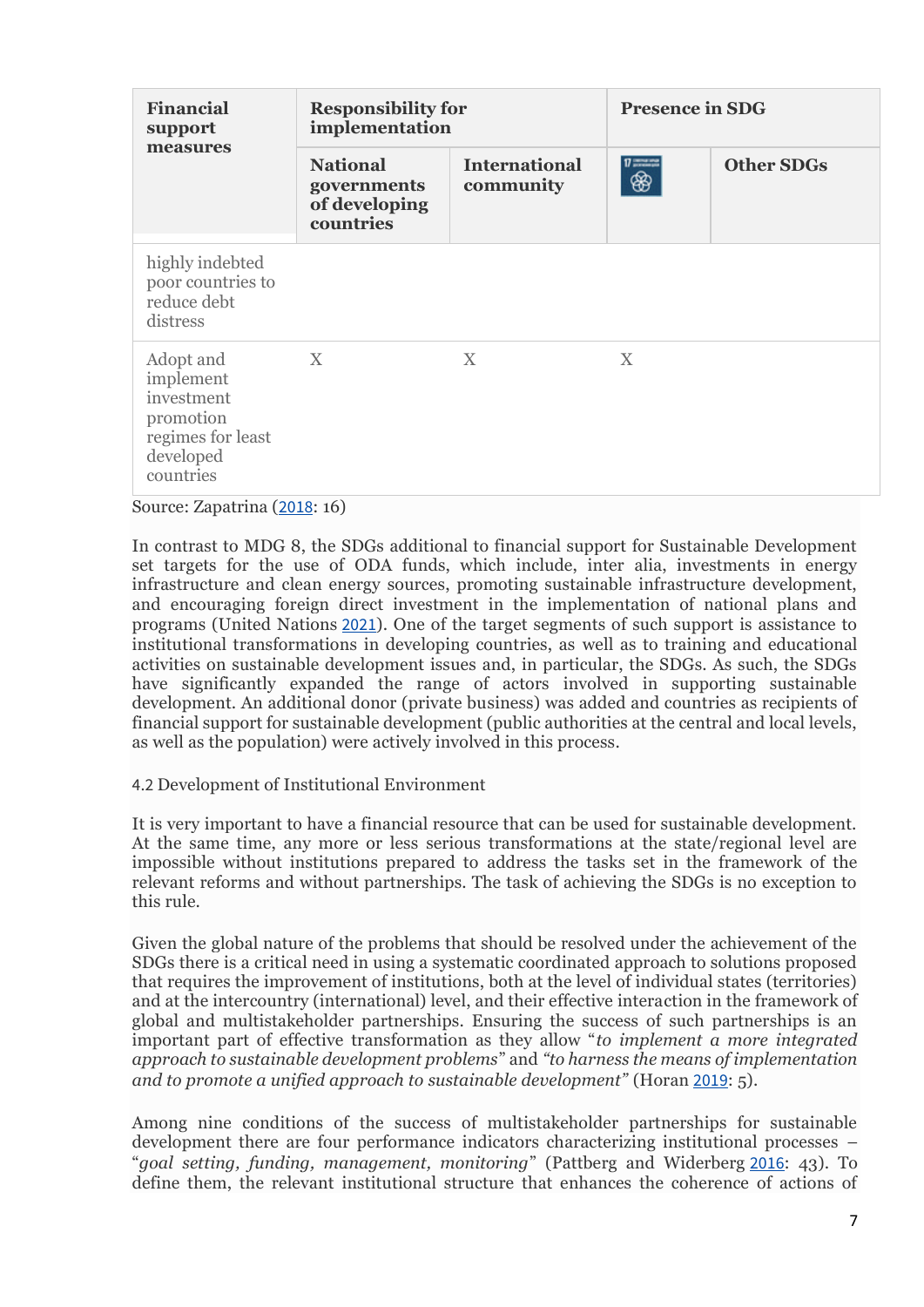different players at the political and institutional levels in the context of the SDGs should be built. In our opinion, it is also important to involve developing countries in this process in a wider and more conscious manner, assisting them with the introduction of program-targeted approaches in achieving the SDGs and sharing with them the best experiences of establishing and implementing effective partnerships for sustainable development.

## 4.3 Training and Institutional Capacity

Addressing the ambitious tasks set in the 2030 Agenda requires the use of new innovative models and approaches, deep knowledge of sustainable development issues, and awareness of the world's best practices in solving the problems faced by the global community. Measures to increase institutional capacity should be envisaged both at the international (intercountry) level and at the level of individual states (territories).

Educational activities and training on sustainable development, including promoting sustainable lifestyles, human rights, gender equality, a culture of peace and non-violence and recognition of cultural diversity, should be incorporated into the activities of public authorities at the state and local levels in all countries of the world. Most important the provision of such programs in developing economies with the assistance of international organizations and economically developed countries where sustainable development has already become the norm.

In our opinion, the efficiency of such programs and, consequently, understanding the necessity of ensuring sustainable development and approaches to the achieving SDGs will be more explicable and positively perceived in developing countries if educational activities are supported by real examples of solving local problems in countries that have taken the path towards sustainable development. In this context, fostering partnerships in the educational field is considered important to increasing the quality of life and self-realization as measures of achievement of the SDGs.

Among the important measures to increase institutional capacity in the field of sustainable development, the SDGs pay attention to:

- Increasing the number of scholarships available to developing countries for higher education, including professional technical training and education on information and communications technology, technical, engineering and scientific programs;
- Increasing the number of qualified teachers, including through international cooperation,
- Supporting capacity building in field of statistics.

Representatives of various countries should be involved in the process of cooperation, both at the level of public authorities and at the level of business, the scientific community, students and schoolchildren.

## 4.4 Ensuring Access to Technologies

There are many tasks in the SDG framework that are relatively impossible to achieve without new innovative technologies, for example, moving towards more sustainable consumption and production models, the utilization of clean energy sources, including renewable energy, and energy efficiency. The use of such technologies in developing economies faced with a number of obstacles. These include insufficient in-house technology developments that are ready for use in practice, lack of necessary knowledge about existing technologies worldwide, and the high cost of acquiring them. Not all countries with developing economies are able to cope with these problems. As a result, they often use outdated technologies to upgrade/modernize infrastructure critical to the achievement of the SDGs, and continue to use non-renewable resources in non-effective ways that continue to negatively impact the environment, albeit to a lesser extent than before their renovation.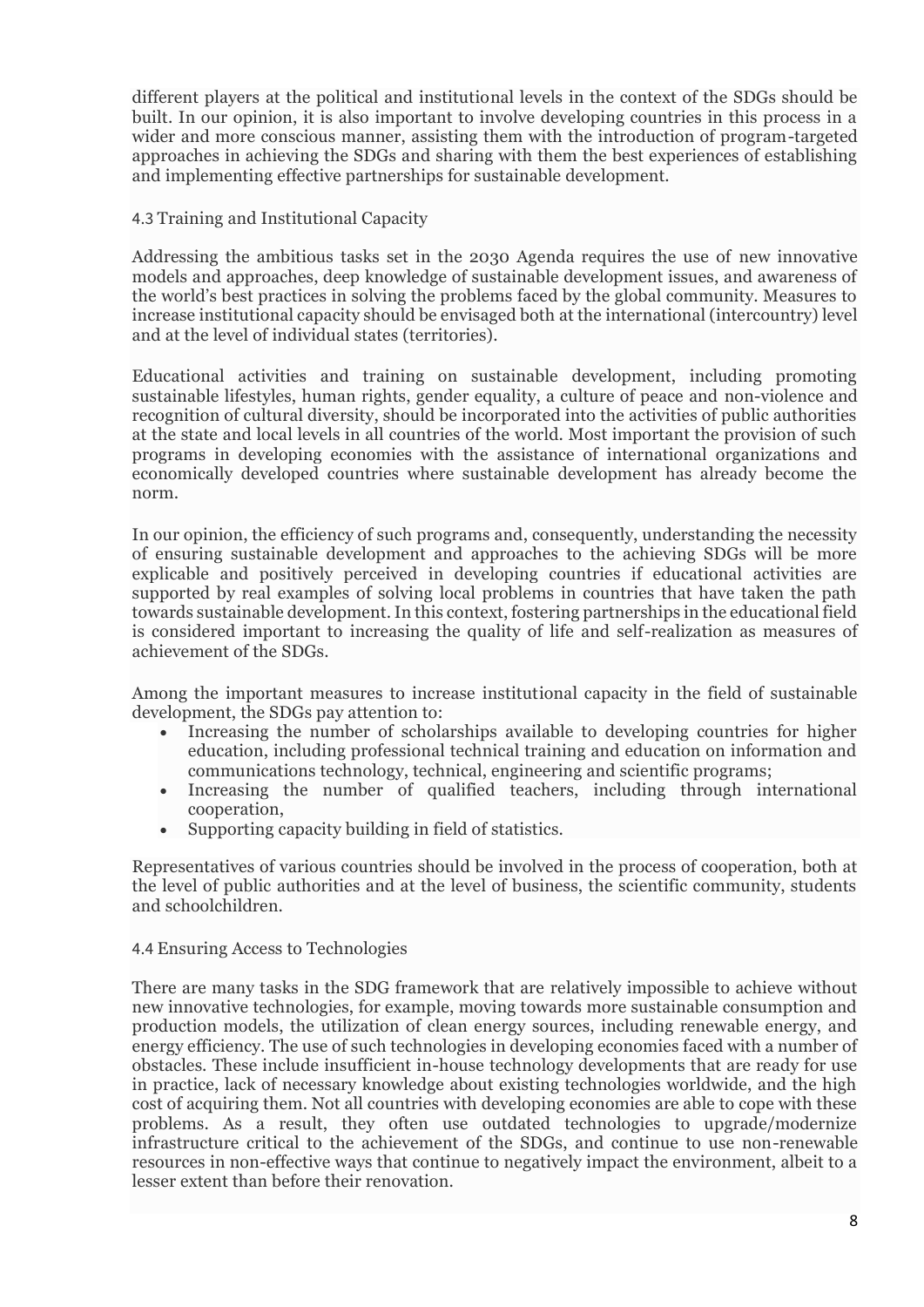In order to help developing countries overcome the challenges posed by the lack of access to new innovative technologies, SDG 17, in particular, includes the tasks of assistance in the development and dissemination of environmentally friendly technologies and their transfer to developing countries on favorable, including preferential, conditions and on the basis of mutual agreement. In addition, it seeks to ensure the full functioning of the technology bank and capacity building mechanisms in the fields of science, technology and innovation to facilitate access for developing countries to research results and technologies related to clean energy sources, including renewable energy sources and energy efficiency.

Developed nations can also gain from such partnerships with scientists and practitioners from developing countries, transforming the results of fundamental research and discoveries conducted in these countries into practical implementation in the form of final technical and technological products demanded by global society.

To assist in this implementation, SDG 17 proposes to strengthen cooperation at the regional and international levels on issues of science, technology, and innovation, and to enhance knowledge sharing through a global technology exchange facilitation mechanisms. It requires not only the creation of global partnerships among countries, but also deep cooperation between scientists and practitioners from different countries.

### 5 Public-Private Partnerships for the SDGs

PPP is recognized as one of the key mechanisms for achieving the SDGs. SDG 17 states "*encourage and promote effective public, public-private and civil society partnerships, building on the experience and resourcing strategies of partnerships Data, monitoring and accountability*" (United Nations [2021](https://link.springer.com/referenceworkentry/10.1007%2F978-3-030-68074-9_10-1#CR17)). This emphasizes the critical role of PPP in meeting the challenges of achieving the SDGs by 2030. This type of partnerships is important for transformations in the context of 2030 Agenda. A prerequisite for achieving the SDGs, especially in developing economies, is the availability of a sustainable, resilient, reliable and high-quality infrastructure in the field of life support. Solving the problem of creating such an infrastructure is challenging without the involvement of private business on PPP conditions.

Some of the important advantages of PPP for achieving SDGs are:

- The clearance and unambiguity of the goal of such partnerships for all its stakeholders – public authorities, private business and the population. "*The stakeholders must somehow gain from the partnership and some of these gains should arise in the not too distant future*" (Horan [2019](https://link.springer.com/referenceworkentry/10.1007%2F978-3-030-68074-9_10-1#CR3): 9). In case of PPP, all the stakeholders should benefit from such partnerships, for example: the public authorities get the opportunity to create the infrastructure necessary for the development of the territory with private investments, the population receives high-quality and reliable services using this infrastructure, the private business gets the opportunity to conduct a successful and profitable business in the long term.
- A focus on the specific results of a project rather than on the amount of investment in its implementation. In accordance with international standards, the level of return of the private partner's investment under a PPP project depends on the achievement of performance indicators for services provided in accordance with the PPP agreement. This means that the main goal of a private partner is the creation of an infrastructure facility to provide for socially significant services of appropriate quantity and quality. In the case where performance indicators for services provided under the PPP agreement correlate with the national indicators of SDGs, PPP becomes an effective mechanism for implementation of Agenda 2030.
- The sharing of risks for project implementation among the partners of a PPP agreement. Business should be ready to take commercial and technology risks associated with project implementation. National governments should offer to business the innovative mechanisms of financing that will make commercially unviable projects that are a priority for society, viable and attractive for private investment, and provide necessary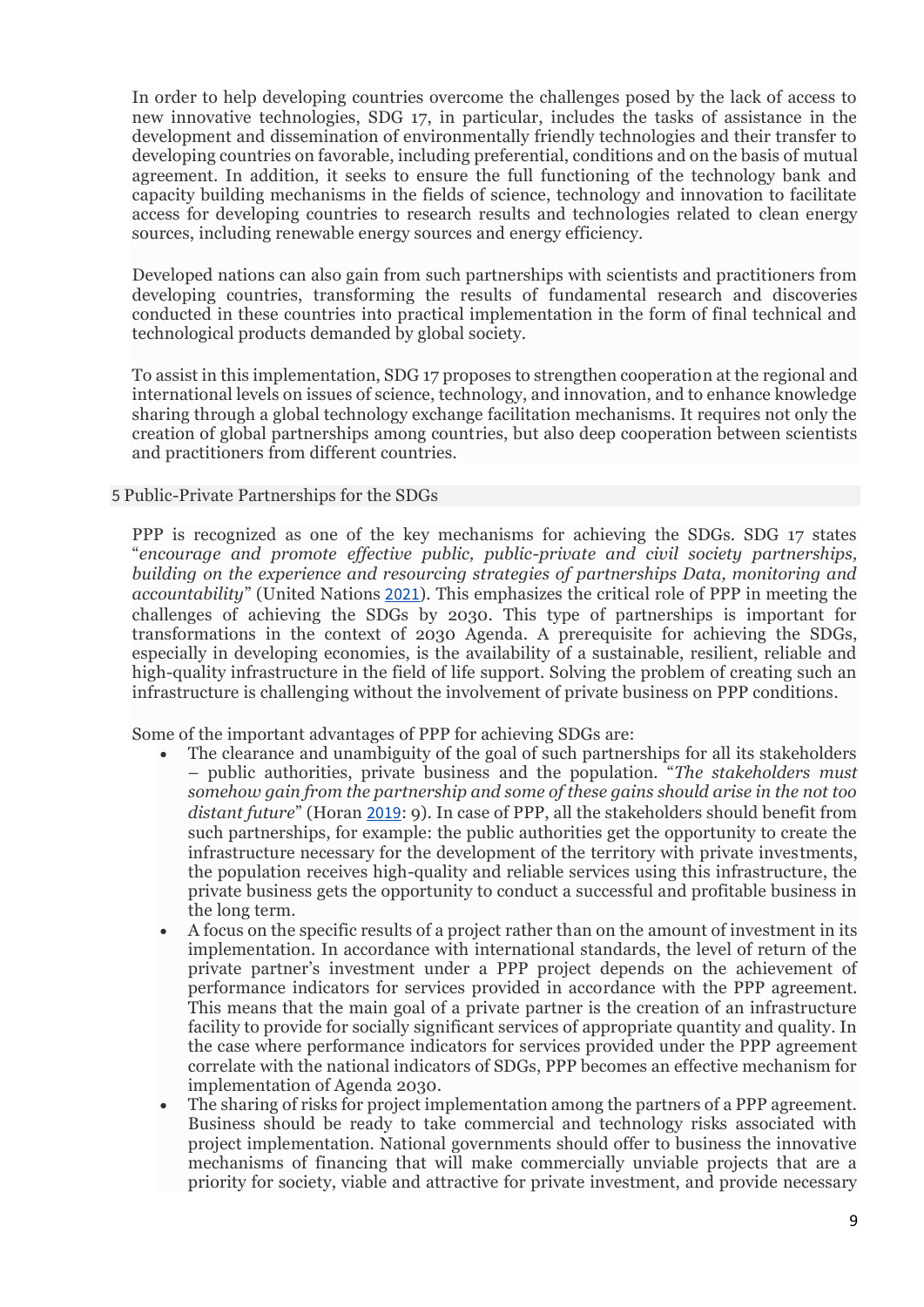guarantees in the event of political risks. The international community has to assist national governments in establishing the institutional and legal environment for PPPs.

Such features of PPP allow to develop as partnerships between countries with different levels of development and partnerships along the axis of "state authorities – local government bodies," "public authorities – business – population," "science – business – institutions of civil society" are essential to delivery of the SDGs. Additionally, it creates a new culture of interaction between all stakeholders involved in the process of sustainable and resilient infrastructure development.

Until recently, developing countries with economies in transition have mainly implemented PPP projects in relation to life support infrastructure, electricity, water supply and sanitation, and in cold climates, in the field of heat supply, as well as projects to modernize transport infrastructure. Social infrastructure projects in these countries have gone largely unnoticed by public authorities. They were likely considered unprofitable for business and/or not urgent. In contrast, economically developed countries have implemented PPPs as both large and ambitious transport projects and projects in the field of social infrastructure.

In the context of the 2030 Agenda, the situation has changed dramatically. The vast majority of SDGs are focused on people and ensuring a high quality of life. Therefore, all countries, not only the economically developed ones, should pay attention to the infrastructure of life support and projects in health care, education, culture and sports. As priorities are changing, the approaches to the prioritization of projects and their structuring are changing too – as such, PPP mechanisms also needs to improve.

Previously, most countries used a PPP model as a mechanism for implementing individual projects aimed at solving specific problems in sectors of the economy that can more readily attract private business and are commercially sound. Now they are also developing PPP programs focused on achievement of the SDGs.

The new People-First PPP model (UNECE [2018](https://link.springer.com/referenceworkentry/10.1007%2F978-3-030-68074-9_10-1#CR12)) for cooperation between public authorities and business has been developed and is being promoted now by the United Nations Economic Commission for Europe (UNECE). People-First PPP is determined as "*a long-term contractual relationship between the public and private sector, where delivering value for people is the core objective, there is a commitment to serving and protecting the community, and the project is developed with the real interests of people in mind"* (UNECE [2018](https://link.springer.com/referenceworkentry/10.1007%2F978-3-030-68074-9_10-1#CR12): 4).

This model focuses on a wider range of criteria – those that create value for people and are not just based on value for money. Value for people means improving the quality of life of communities, especially those struggling with poverty, for example by creating stable jobs. Thus, projects implemented using the People-First PPP model can help address the critical challenges facing humanity.

In accordance with the Economic Commission for Europe Committee on Innovation, Competitiveness and Public-Private Partnerships (UNECE [2017](https://link.springer.com/referenceworkentry/10.1007%2F978-3-030-68074-9_10-1#CR11): 11–12) to boost the application of this approach national governments should:

- Identify the priority projects based on the public interest in the context of the SDGs.
- Provide for measuring a project's impact on the quality of life, environment and prosperity.
- Involve in the project design and monitoring of its implementing all stakeholders including the civil society – "*leaving no one behind.*"
- Provide for transparency on all stages of project implementation and dissemination of information on their impact on achievement of SDGs.

6 Public Authorities, Business and Society: New Roles and Realities to Ensure Sustainable Development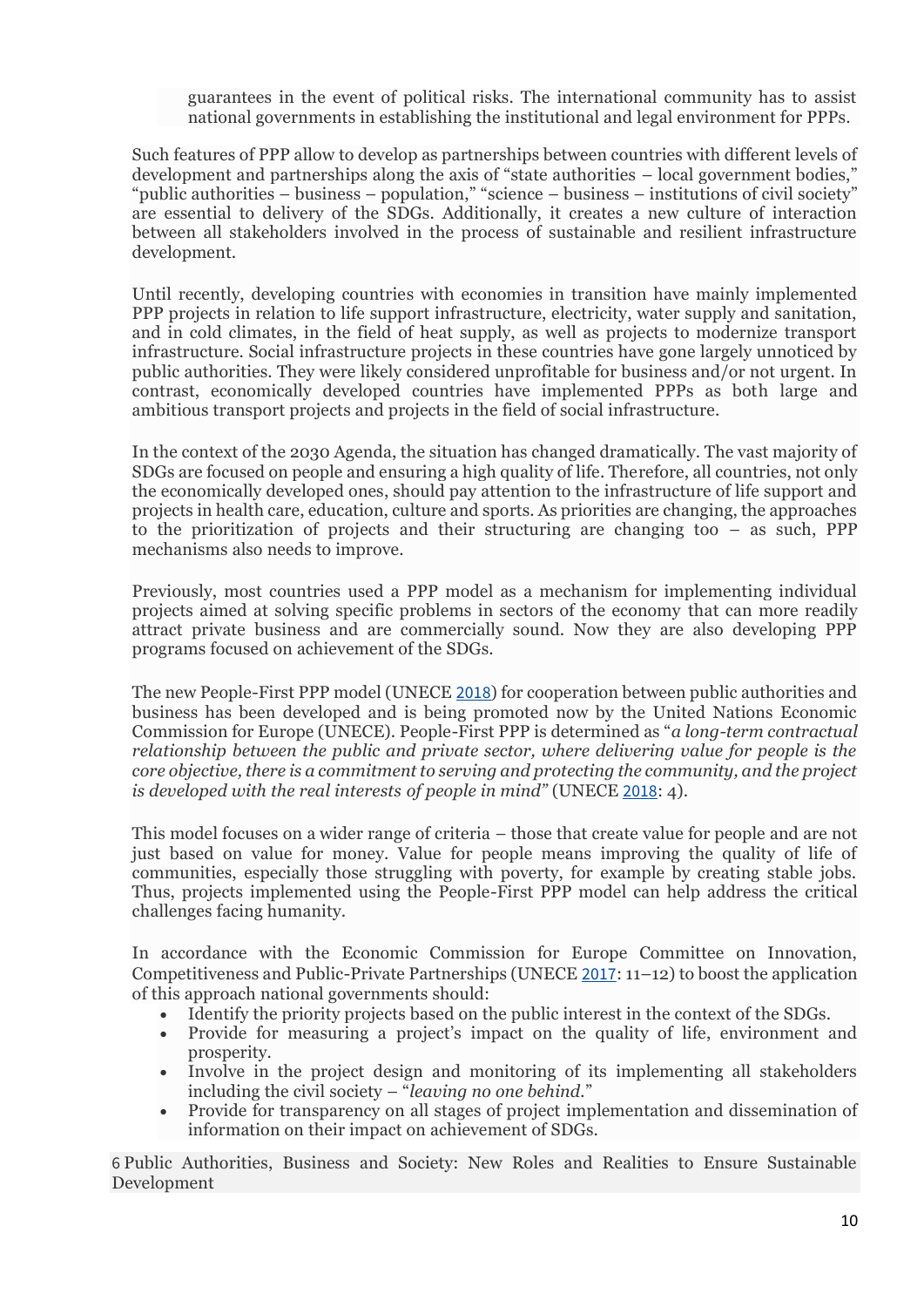The development of PPP in the context of the SDGs has led to a change in the roles of all players in the global and national arena (Zapatrina [2017](https://link.springer.com/referenceworkentry/10.1007%2F978-3-030-68074-9_10-1#CR18)). First, the paradigm of social development has radically changed. The focus today is concentrated on the so-called "five Ps" – *People – Planet – Prosperity – Peace – Partnership* (Browne and Weiss [2016](https://link.springer.com/referenceworkentry/10.1007%2F978-3-030-68074-9_10-1#CR1): 12). This new paradigm has formulated new challenges for the world community, embodied in the SDGs, as new priorities and new mechanisms to achieve them. As a result, the roles of existing players in the global market and the principles of their cooperation (partnership) have changed. Today, inclusivity and equality in establishing cooperation among all participants in the sustainable development process becomes the most important feature for the success of achieving the SDGs. At the national level, such equality should be assured between citizens (representing by civil society institutions), private business and the state (central and local authorities). At the global level, the process of building a new, comfortable planet for life should engage not only international institutions and economically developed countries, but also the national governments of developing economies and the societies of these countries.

The selection of priority projects that planned for implementation based on partnership relations, including PPPs, now should be evaluated with the new criteria. They should be assessed in terms of their impact on the quality of life of the population and, above all, the poor; ensuring the proper state of the environment of the planet; opportunities to live in peace, tranquility, prosperity. In order to meet these criteria, it is necessary to develop fundamentally new types of partnerships like People First PPP.

The UNECE international conference (March 29–April 1, 2016) dedicated to the implementation of the UN 2030 Agenda through "*effective, people-first Public-Private Partnerships*" (UNECE [2016](https://link.springer.com/referenceworkentry/10.1007%2F978-3-030-68074-9_10-1#CR10)), emphasized the importance of shifting priorities towards the implementation of environmental and socially oriented infrastructure projects in the context of the SDGs, and of involving representatives of the society (civil society institutions) in a partnership between public authorities and private business.

## 6.1 Public Authorities

Public authorities play a crucial role in creating attractive environments for development and fostering partnerships among stakeholders. In accordance with (Horan [2019](https://link.springer.com/referenceworkentry/10.1007%2F978-3-030-68074-9_10-1#CR3): 16), "*implementation of missing partnerships should be government-led and involve stakeholders – states, civil society organizations and private sector entities – identified as relevant for transition partnerships.*"

In most countries, the public authorities set the tone for implementation of PPP projects given they are responsible for the country's (city's) strategic development and modernization. They enjoy a credit of trust from the society to create acceptable living conditions for it, both in the short and long term. Public authorities also create the rules of the game for business and the citizens, plan capital investments and select infrastructure projects that are a priority in terms of public interest. In fact, "*the state takes responsibility to solve all the tasks that the society faces, but which the latter cannot fulfill by itself (for example, harmonizing the interests of the population and business)*" (Mochalnikov and Anokhina [2013](https://link.springer.com/referenceworkentry/10.1007%2F978-3-030-68074-9_10-1#CR7): 27; own translation).

In some countries with under-developed democratic relations, the public authorities are accustomed to feeling superior and can rigidly dictate their conditions when dealing with private business and the population. But the situation is changing. Public authorities, in order to fulfill their obligations to society, need to work with private business and therefore need to be treated as respected partners. They need to understand that by entering into the implementation of long-term financially intensive projects, business takes on significant risks (both commercial and political), which can be very high in certain countries.

It is considered that, "*the main reason for the reforms is a human, his needs and aspirations, his inner world, social stability of the society, where everyone feels at home in his country*"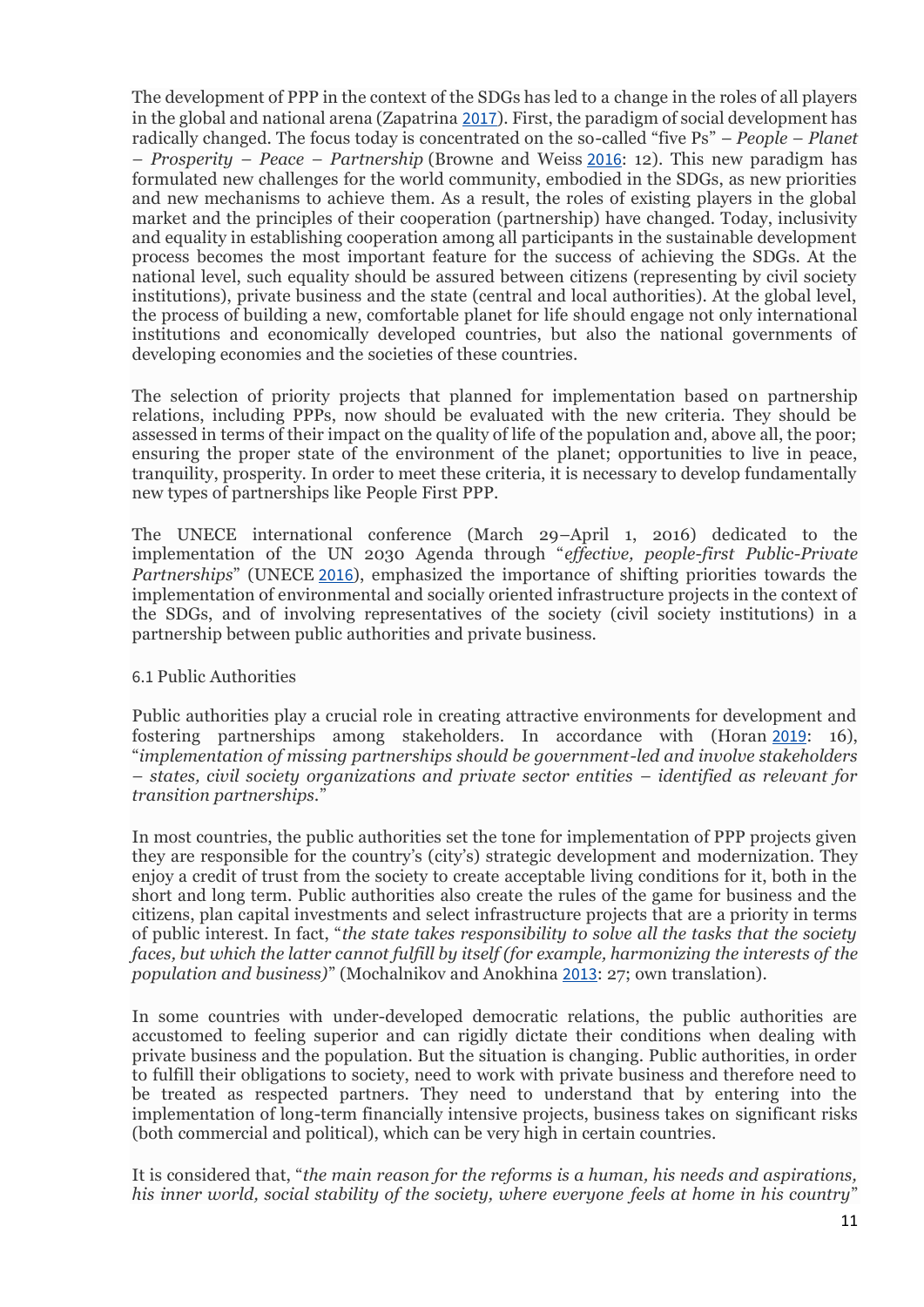(Lvov [2005](https://link.springer.com/referenceworkentry/10.1007%2F978-3-030-68074-9_10-1#CR5): 10; own translation). "*We are used to considering the state as something higher, standing above the society. But it is important – vitally important – to understand that in modern conditions the state is just one of the institutions of civil society. And all of us, the society, are responsible for the activities of the state*" (Lvov [2005](https://link.springer.com/referenceworkentry/10.1007%2F978-3-030-68074-9_10-1#CR5): 12; own translation).

Having undertaken obligations to achieve the SDGs, public authorities become more demanding of themselves in terms of professionalism and competence to be able to protect the publics' interests. An additional complexity for public authorities in developing countries is maintaining the correct balance between the desires of the population and the existing opportunities to satisfy them both at the expense of private business resources and within the available budgetary funds.

### 6.2 Private Business

Huge financial and intellectual resources are concentrated in private business. Without its active participation, it will hardly be possible to count on solving the complex and ambitious tasks formulated in the framework of the SDGs until 2030.

Private business "*work to generate profits and return value to shareholders, but the best-run companies do more. They put the customer first and invest in their employees and communities. In the end, it's the most promising way to build long-term value*" (Business Roundtable [2019](https://link.springer.com/referenceworkentry/10.1007%2F978-3-030-68074-9_10-1#CR2)). However, private business is interested in the implementation of long-term projects structured on the basis of PPP only if it is able to manage the risks transferred to it. This issue is especially sensitive in the case infrastructure projects in developing countries with high political risks, an undeveloped institutional environment, a high level of corruption, and/or conflicts.

In principle, it is interesting for private business to work in such countries. Indeed, higher risks and a difficult starting situation create a higher risk premium, and it can be cheaper to achieve higher efficiency in the implementation of such projects. In addition, there is high demand for infrastructure in developing countries, so successfully implemented projects can be widely replicated. Finally, recent events with the migration of the population from developing countries to developed countries have shown that it is still better to invest in improving the living conditions of the population in developing countries, and not to cope with the consequences of migration provoked by the social, political and military conflicts that arise in them.

However, projects in developing economies sometimes move unacceptably slowly, especially at the stage of their structuring, which is associated with a lack of continuity, populism, illiteracy of leaders, etc. As a result, both time and money are simply lost. In addition, the risks of implementing projects in such countries are often so high that private business is not ready to take on them, no matter how high the potential profit is.

"*It is obvious that the social responsibility of business is not a 'single track' road. Undoubtedly, the social responsibility of the state is necessary, since only in this case can we expect the activation of business in the social sense*" (Mochaknikov [2012](https://link.springer.com/referenceworkentry/10.1007%2F978-3-030-68074-9_10-1#CR6): 21; own translation). Where the state understands this and thinks about support/guarantees for private business, which is ready to invest in infrastructure, the PPP develops. Where this does not exist, either PPP projects do not exist, or "ersatz projects" are being implemented, in which only the name is from the PPP/concession. The latter is often observed in developing countries, which cannot do without private business in infrastructure development.

In order to "reverse" the situation and create conditions for the active participation of private business in the creation/reconstruction/modernization of infrastructure in such countries, efforts of national states alone may not be enough. Firstly, as a rule, they have rather weak opportunities to provide private business with the necessary guarantees. Secondly, there is a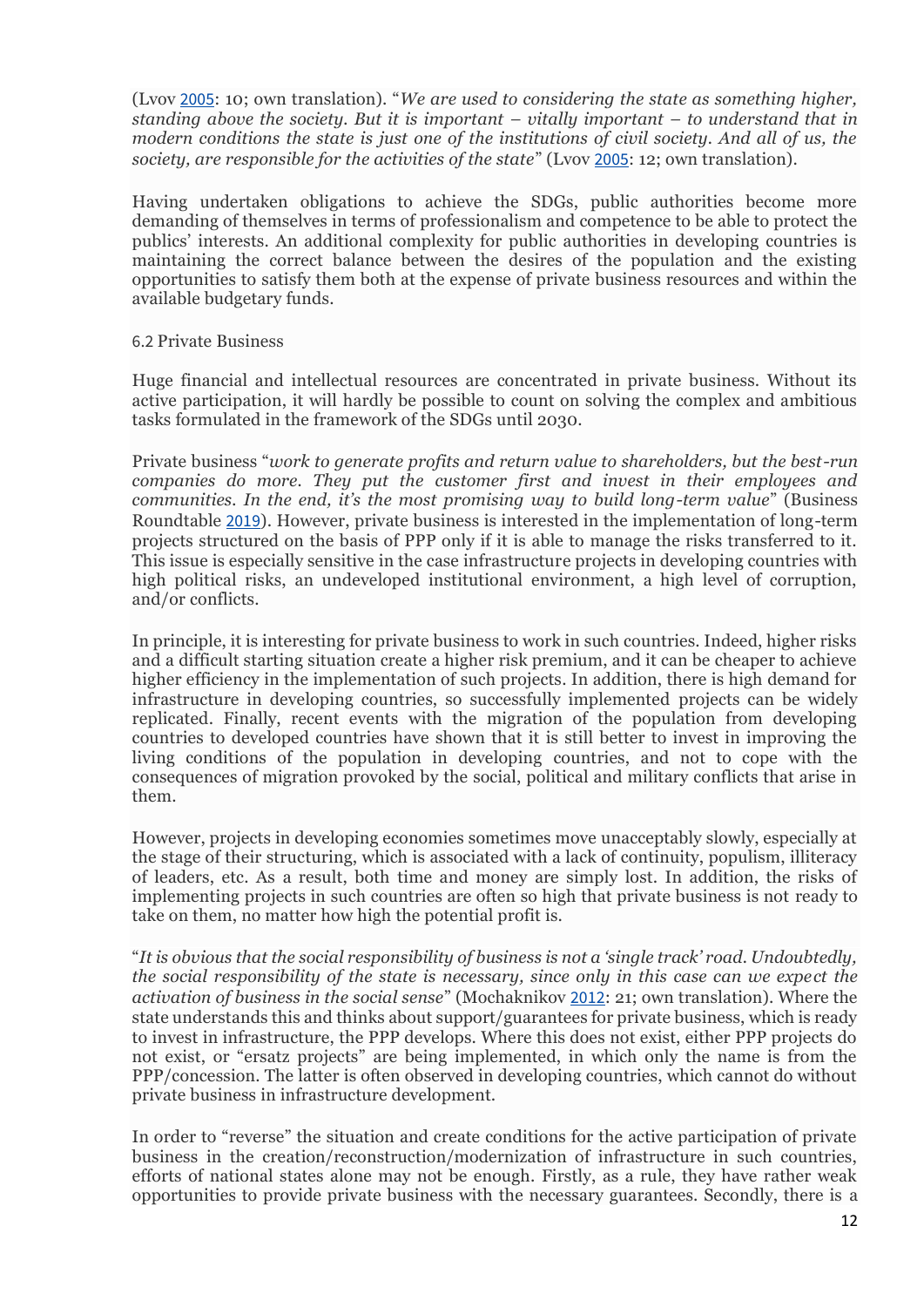lack of institutional capacity to properly prepare and launch relevant projects. Without the participation of the international community in creating the necessary institutional environment and without providing guarantees for private business in the event of political risks, even those businesses that might be considered highly engaged socially will not work in such countries.

Building partnerships with public authorities is an important factor for the success of a planned infrastructure project. It is also important to build partnerships with all possible stakeholders of the project. Businesses should "*focused on generating long-term value for all stakeholders and addressing the challenges we face, which will result in shared prosperity and sustainability for both business and society*" (Business Roundtable [2019](https://link.springer.com/referenceworkentry/10.1007%2F978-3-030-68074-9_10-1#CR2)).

Engaging all relevant stakeholders in the project and creating sustained value is very important for business. *"In creating such value, a company serves not only its shareholders, but all its stakeholders – employees, customers, suppliers, local communities and society at large. The best way to understand and harmonize the divergent interests of all stakeholders is through a shared commitment to policies and decisions that strengthen the long-term prosperity of a company"* (Schwab [2020](https://link.springer.com/referenceworkentry/10.1007%2F978-3-030-68074-9_10-1#CR9)).

## 6.3 Civil Society Institutes

The orientation of state policy towards PPP inevitably leads to the development of civil society institutions.

> Starting long-term infrastructure projects, both large private business and the state should rely on the society to organize work with the population to adequately address temporary inconveniences and/or increase the financial burden associated with the implementation of such projects. And for countries of developing economies, such "communication with people" should also be aimed at overcoming distrust of the population, both in private business and in the state. This mistrust has been formed for years. In many cases, the initiation of largescale infrastructure projects in such countries turned out to be a "preelection bubble of public power," and the attraction of private business in the infrastructure did not improve the quality of life of the population, but instead provided them with opportunities to enrich themselves through the use of state (municipal) property. Such lessons are not in vain for the population and require an adequate response from the public authorities. (Zapatrina [2017](https://link.springer.com/referenceworkentry/10.1007%2F978-3-030-68074-9_10-1#CR18): 80; own translation)

One of the important elements of implementing PPP projects is finding mutual understanding with all players in the relevant market (the so-called "consensus building"), which involves organizing a dialogue with various interest groups through professional associations, public and non-governmental organizations. The role of these institutions in the process of initiating projects, selecting a private partner and acting directly in the implementation of projects is increasing every year. Such dialogue is especially important in projects of local importance, which may have a significant impact on the living conditions of residents of the territory.

Involvement of public organizations and specialized associations to secure feedback of the population at all stages of preparation and implementation of PPP projects, as well as conveying a positive image of the private partner, can greatly facilitate and accelerate the process. A number of researchers have concluded that involving members of society in the implementation of projects on a partnership basis brings innovation to ensuring the provision of some basic public services in accordance with the requirements imposed on them by the inhabitants of the territory. In PPP projects "*it is civil society that "represents the interests of the customer" in the literal and figurative sense of these words, politicians should serve these interests, business should assist the society and government in solving the current problems of the population,*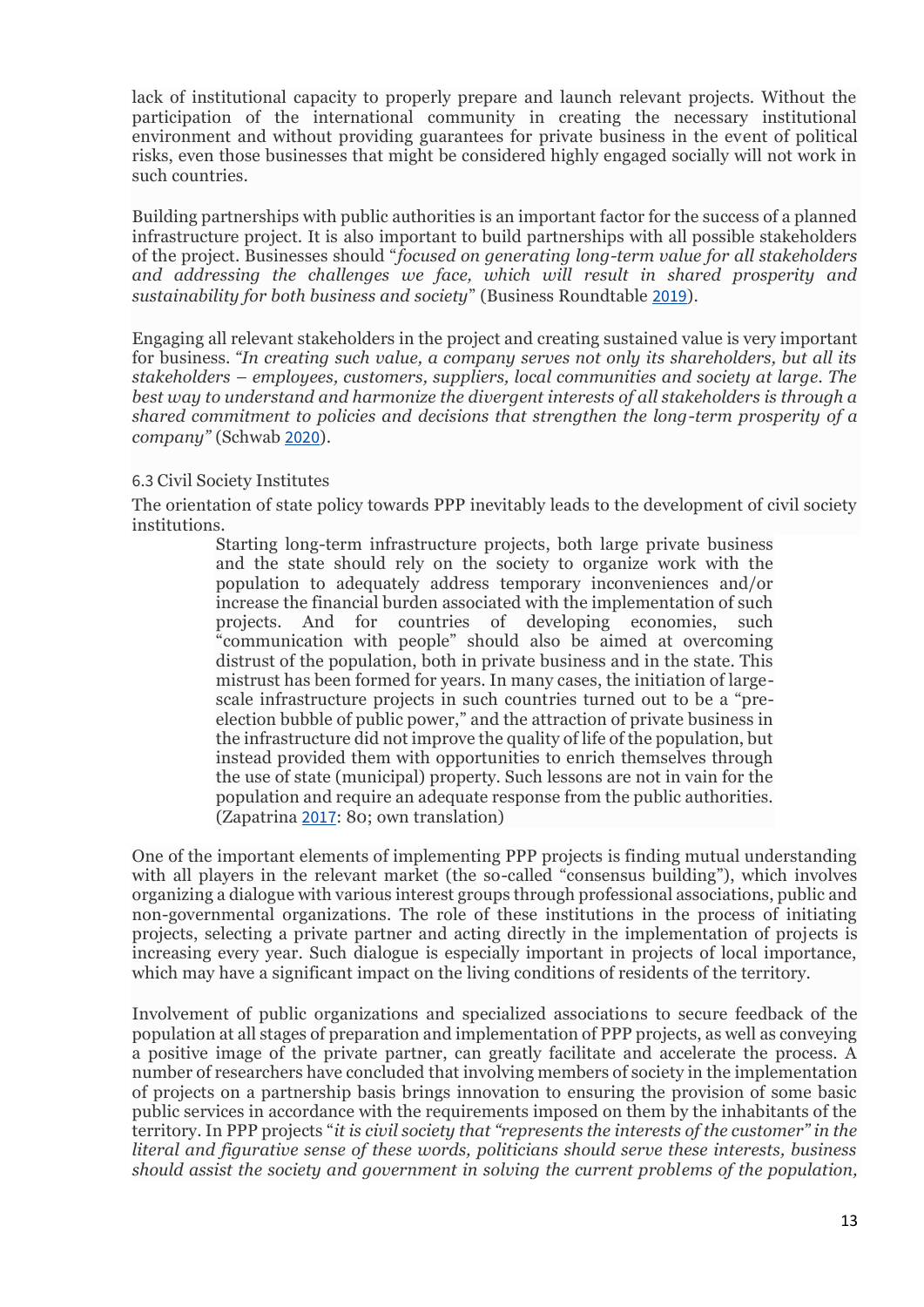*and not in the framework of special functions and measures, but due to internal necessity, which is a condition for its existence*" (Mochaknikov [2012](https://link.springer.com/referenceworkentry/10.1007%2F978-3-030-68074-9_10-1#CR6): 61; own translation).

This thesis is reflected in the CIS Model Law on PPP (Interparliamentary Assembly [2014](https://link.springer.com/referenceworkentry/10.1007%2F978-3-030-68074-9_10-1#CR4)), paragraph 3 of Article 7 of which reads "*In order to take into account the interests of the population, consumers, users of the infrastructure asset and other stakeholders, the preparation of a public-private partnership project should be accompanied by public hearings, which are conducted as a result of preparation of feasibility study of the project*" (Interparliamentary Assembly [2014](https://link.springer.com/referenceworkentry/10.1007%2F978-3-030-68074-9_10-1#CR4); own translation).

The importance of involving the public and civil society institutions in the formation of state priorities is emphasized in the context of achieving the SDGs. Most of these goals are aimed at humans, ensuring a decent quality of life and a favorable state of the environment for them. Therefore, the population, firstly, should know what to strive for and what level of life support services should be provided by the public authorities. Secondly, it should be able to influence the choice of priorities for the strategic development of a country/territory based on its needs and existing capabilities to meet them (financial, organizational, technological).

As defined by Zapatrina ([2017](https://link.springer.com/referenceworkentry/10.1007%2F978-3-030-68074-9_10-1#CR18): 96; own translation), "*PPP promotes the development of civil society by involving active interest groups in the process of socio-economic development of the regions. Inviting the population to dialogue when solving issues of strategic importance generates initiative in people, relieves them of 'amoebic existence,' when they blame the state and/or local authorities for all their troubles and only from them are expecting solution to their problems*."

6.4 Role of Science in the Development of Public-Private Partnerships and Sustainability

In addressing the role of society in PPP, especially in the context of the SDGs, science plays an important role. It can bring consistency to the process of improving the institutional environment in the field of PPP, ensure the generation of new knowledge and the use of modern innovative technologies, and assist in the training of personnel necessary for the implementation of complex tasks arising in this regard. Representatives of the scientific community can understand and may feel a responsibility for the future of the society, the state of the environment, reasonable planning of territories and the placement of infrastructure facilities. In fact, it was scientists who initiated the world's transition to the formation and implementation of the 2030 Agenda. Thanks to their authority and largely political neutrality, scientists can convey their position to private business and government. Their opinion, even if depends on the political reshuffle in power, is far from being as significant as it is observed for other civil actors and, especially, state institutions. Based on this, the involvement of the scientific community in the development of PPP is invaluable in terms of ensuring continuity and strengthening institutional memory.

Science also "*could play a key role in furthering understanding of transformative pathways and partnerships needed for transformation*" (Horan [2019](https://link.springer.com/referenceworkentry/10.1007%2F978-3-030-68074-9_10-1#CR3): 15). In addition "*the top universities, researchers and international institutions could take leadership on this problem and focus on bottleneck problems in transitions and recommendations about keystone partnerships to address them*" (Horan [2019](https://link.springer.com/referenceworkentry/10.1007%2F978-3-030-68074-9_10-1#CR3): 15).

The scientific community can also become an active actor in the dissemination of knowledge and experience in the field of sustainable development, promote the training of qualified personnel, attract them for the implementation of practical tasks arising in the framework of the formation of a global partnership for sustainable development.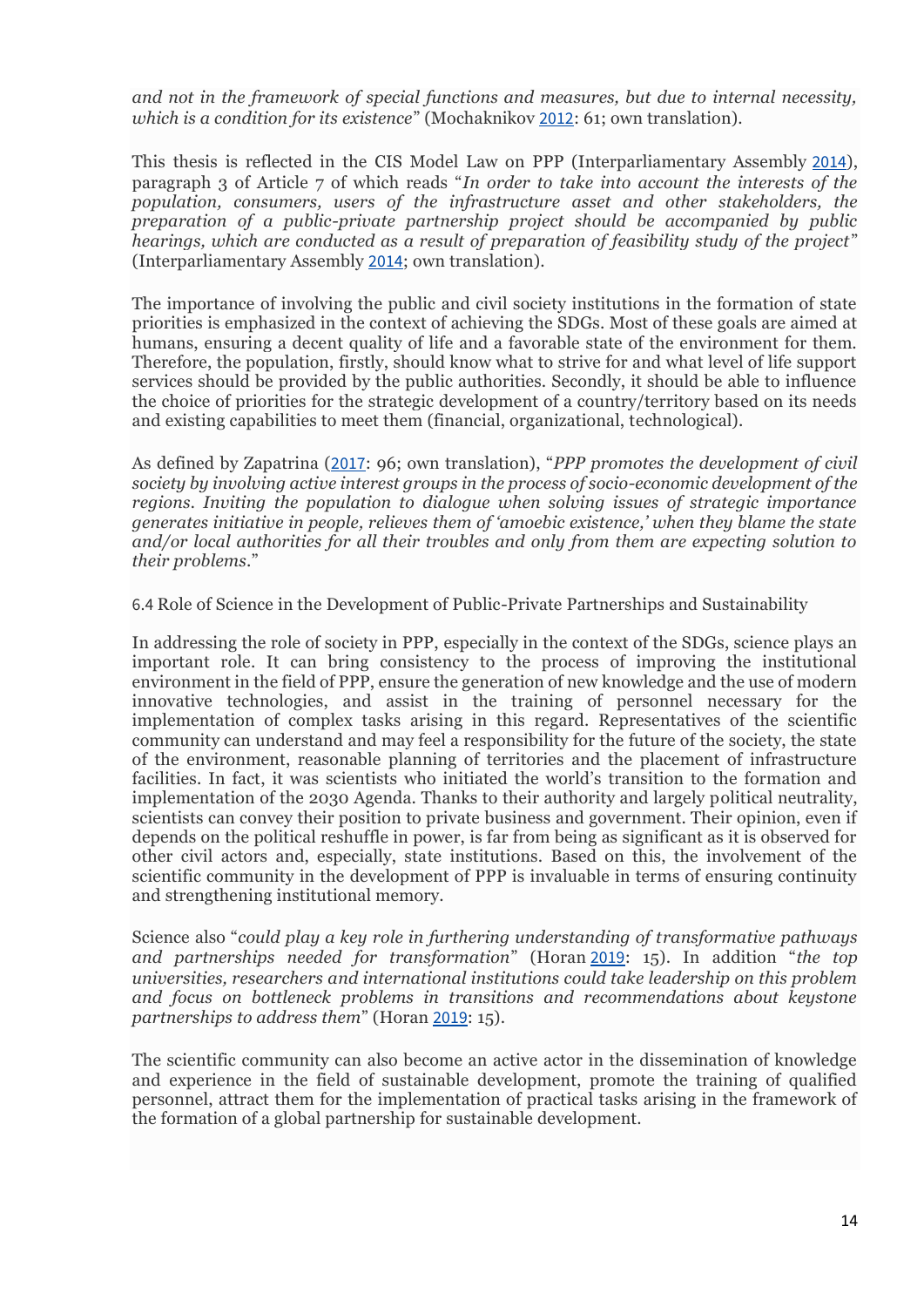### 7 Summary Remarks

Agenda 2030 has set ambitious goals for the world community, the achievement of which can change the lives of everybody in both developed and developing countries: improve the quality of life of people, create conditions for their self-realization, preserve the environment and resist climate change. It is not possible to achieve these goals without building global broad partnerships, which was reflected in both the MDGs (MDG 8) and the SDGs (SDG 17). To create such partnerships, it is necessary to ensure a common understanding of the SDGs and mechanisms for their achievement, as well as create an atmosphere of mutual understanding and respect among partners. Clarity on these issues will allow ensure a synergistic effect from multi-stakeholder partnerships.

A prerequisite for achieving the SDGs, especially in developing economies, is the availability of a sustainable, resilient, reliable and high-quality infrastructure in the field of life support. Creating such an infrastructure is challenging without the involvement of private business on PPP conditions. That is why PPP is one of the important mechanisms for building partnerships for sustainable development. An additional advantage of this mechanism is its orientation on achieving performance indicators for the infrastructure services provided. This allows the interests of all stakeholders (states/territories, business and population) to be taken into account under the partnership establishment and creates a basis for assessing the success of projects implemented in the PPP framework. If such performance indicators correlate with the global or national indicators of the SDGs, PPP becomes an effective mechanism for implementation of Agenda 2030.

The PPP mechanism exists and has been actively used in the world for more than a century. However, with the adoption of the SDGs, a new trend has emerged in its development and application. The vast majority of SDGs are focused on people and ensuring a high quality of life. As such, there is currently an increase in demand for private investments in projects that have a positive impact on the achievement of indicators of national SDGs, which resulted in such processes:

- Transition from a project approach to developing PPP programs focused on achievement of the SDGs.
- Creating and applying new innovative models that will make commercially unviable projects that are a priority for society, viable and attractive for private investment, and provide necessary guarantees in the event of political risks. One such model is the People First PPP. This model focuses on a wider range of criteria and includes those that create value for people and not just value for money. Accordingly, projects in this model are subject to assessment in terms of their impact on the quality of life of the population and, above all, the poor; ensuring the proper state of the environment of the planet; opportunities to live in peace, tranquility, and prosperity.
- Significant expansion of the range of actors involved in supporting sustainable development, in particular in the framework of PPP. Developing countries are more involved in a wider and more conscious manner, with the introduction in these countries of program-targeted approaches to achieving the SDGs and sharing with them the best experiences of those countries where sustainable development has already become the norm.
- Improvement of institutions, both at the level of individual states and at the intercountry (international) level, and their effective interaction in the framework of global and multi-stakeholder partnerships. Increasing requirements for the institutional capacity of representatives of public authorities and for the awareness of the population and business of the importance of the ideology of sustainable development, will allow to meet new global challenges.
- Development of new approaches to financing partnerships within PPP based on the optimal use of financial resources of private business, public budgets and ODA funds to create attractive conditions for PPP project implementation in depressive, conflictprone and poor regions (through insurance of investment risks, provision of guarantees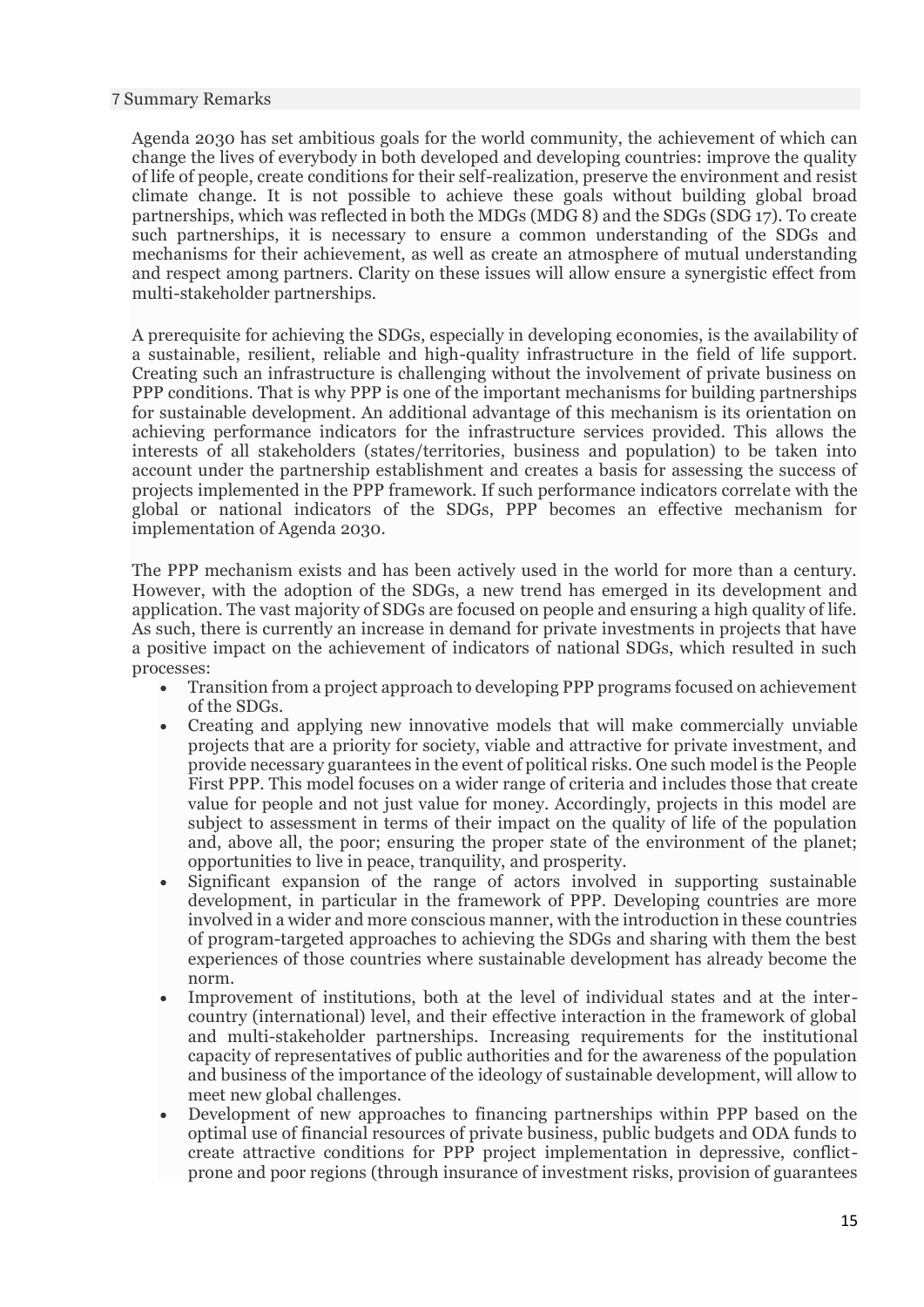for cases of force majeure, assistance to countries in the development of their institutional and legal environment, etc.).

New trends in the development of PPP and their orientation towards achieving SDGs have led to a change in the roles of the subjects of such partnerships and to an increase in the relevance of involving of all stakeholders including employees, customers, suppliers, local communities and society at large in accordance with the principal "leaving no one behind" and ensuring inclusivity and equality in establishing cooperation among them. To achieve this, it could be recommended:

- *For public authorities*: ensure transparency on all stages of PPP project implementation, and dissemination of information on project's impact on achievement of SDGs; respect the private business initiating the implementation of PPP projects aimed at achieving the SDGs; be more demanding of themselves in terms of professionalism and competence to be able to protect the publics' interests.
- *For private business*: realize the need for building partnerships with public authorities and all stakeholders, including civil society institutions, in order to be able to understand the most critical problems faced by the population and formulate their own priorities in initiating infrastructure projects on PPP conditions accordingly.
- *For civil society institutions*: actively participate in supporting such partnerships by creating an atmosphere of mutual understanding and respect among all their stakeholders; influence the choice of priorities for the strategic development of a country/territory based on the needs of population and existing capabilities to meet them.

In this context, there is an extremely important role for the international community and scientists in fostering partnerships for SDGs. The international community can assist in the development of the institutional environment and strengthening the capacity of public authorities in developing countries, as well as in providing support for private business in the event of political risks. Scientists can ensure continuity and strengthening institutional memory, playing a key role in furthering understanding sustainable development and establishing partnerships needed for transformation. They can also become an actor in the dissemination of knowledge and experience in the field of sustainable development, providing training of qualified personnel, and taking part in the resolution of problems arising in the framework of the formation of global partnerships for sustainable development.

#### References

- 1. Browne S, Weiss TG (2016) Supporting the 2030 agenda for sustainable development: lessons from the MDG Fund. Available online: [https://www.sdgfund.org/sites/default/files/MDGFReport.pdf.](https://www.sdgfund.org/sites/default/files/MDGFReport.pdf) Accessed 15 May 2021
- 2. Business Roundtable (2019) Business Roundtable redefines the purpose of a corporation to promote "an economy that serves all Americans." Available online: [https://www.businessroundtable.org/business-roundtable-redefines-the-purpose-of](https://www.businessroundtable.org/business-roundtable-redefines-the-purpose-of-a-corporation-to-promote-an-economy-that-serves-all-americans)[a-corporation-to-promote-an-economy-that-serves-all-americans.](https://www.businessroundtable.org/business-roundtable-redefines-the-purpose-of-a-corporation-to-promote-an-economy-that-serves-all-americans) Accessed 27 May 2021
- 3. Horan DA (2019) New approach to partnerships for SDG transformations. Sustainability 11:4947. Available online: [https://www.researchgate.net/publication/335729100\\_A\\_New\\_Approach\\_to\\_Partner](https://www.researchgate.net/publication/335729100_A_New_Approach_to_Partnerships_for_SDG_Transformations) [ships\\_for\\_SDG\\_Transformations.](https://www.researchgate.net/publication/335729100_A_New_Approach_to_Partnerships_for_SDG_Transformations) Accessed 27 May 2021
- 4. Interparliamentary Assembly of Member States of the Commonwealth of Independent States (2014) Model law on public-private partnership/Межпарламентская Ассамблея государств – участников Содружества Независимых Государств, Модельный закон o публично-частном партнерстве. Приложение к постановлению МПА СНГ от 28.11.2014 г. № 41–9. Available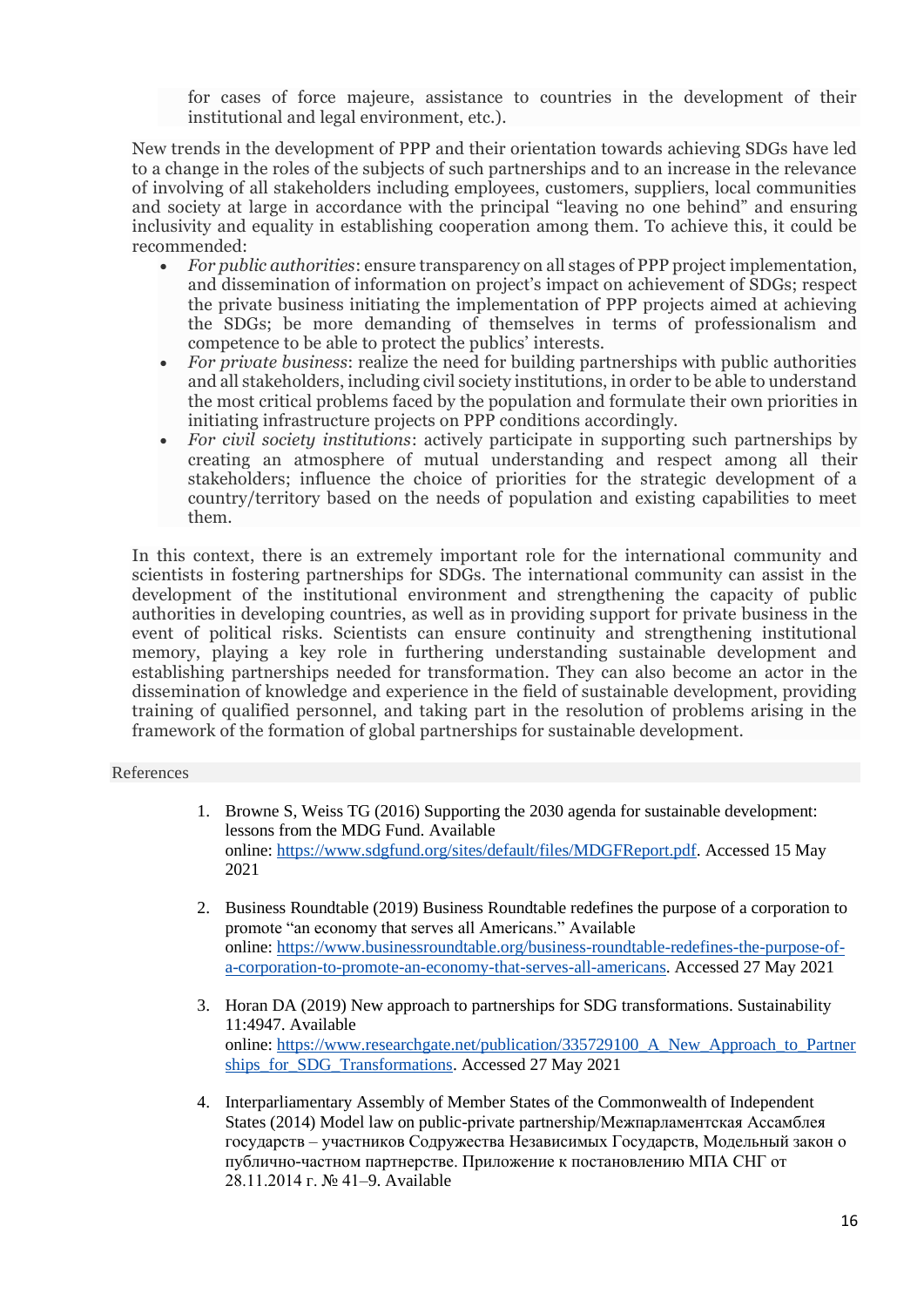online: [http://www.parliament.am/library/modelayin%20orenqner/305.pdf.](http://www.parliament.am/library/modelayin%20orenqner/305.pdf) Accessed 15 May 2021

- 5. Lvov D (2005) Globalization large-scale contradictions of social development. In: Russia in a globalizing world: a strategy for competitiveness. Львов Д.С. Глобализация – масштабные противоречия общественного развития. В кн.: Россия в глобализирующем мире: стратегия конкурентоспособности/Отв. Ред. Акад. Д.С. Львов, д.э.н. Д.Е. Сорокин. М.: Наук[аGoogle Scholar](https://scholar.google.com/scholar?q=Lvov%20D%20%282005%29%20Globalization%20%E2%80%93%20large-scale%20contradictions%20of%20social%20development.%20In%3A%20Russia%20in%20a%20globalizing%20world%3A%20a%20strategy%20for%20competitiveness.%20%D0%9B%D1%8C%D0%B2%D0%BE%D0%B2%20%D0%94.%D0%A1.%20%D0%93%D0%BB%D0%BE%D0%B1%D0%B0%D0%BB%D0%B8%D0%B7%D0%B0%D1%86%D0%B8%D1%8F%20%E2%80%93%20%D0%BC%D0%B0%D1%81%D1%88%D1%82%D0%B0%D0%B1%D0%BD%D1%8B%D0%B5%20%D0%BF%D1%80%D0%BE%D1%82%D0%B8%D0%B2%D0%BE%D1%80%D0%B5%D1%87%D0%B8%D1%8F%20%D0%BE%D0%B1%D1%89%D0%B5%D1%81%D1%82%D0%B2%D0%B5%D0%BD%D0%BD%D0%BE%D0%B3%D0%BE%20%D1%80%D0%B0%D0%B7%D0%B2%D0%B8%D1%82%D0%B8%D1%8F.%20%D0%92%20%D0%BA%D0%BD.%3A%20%D0%A0%D0%BE%D1%81%D1%81%D0%B8%D1%8F%20%D0%B2%20%D0%B3%D0%BB%D0%BE%D0%B1%D0%B0%D0%BB%D0%B8%D0%B7%D0%B8%D1%80%D1%83%D1%8E%D1%89%D0%B5%D0%BC%20%D0%BC%D0%B8%D1%80%D0%B5%3A%20%D1%81%D1%82%D1%80%D0%B0%D1%82%D0%B5%D0%B3%D0%B8%D1%8F%20%D0%BA%D0%BE%D0%BD%D0%BA%D1%83%D1%80%D0%B5%D0%BD%D1%82%D0%BE%D1%81%D0%BF%D0%BE%D1%81%D0%BE%D0%B1%D0%BD%D0%BE%D1%81%D1%82%D0%B8%2F%D0%9E%D1%82%D0%B2.%20%D0%A0%D0%B5%D0%B4.%20%D0%90%D0%BA%D0%B0%D0%B4.%20%D0%94.%D0%A1.%20%D0%9B%D1%8C%D0%B2%D0%BE%D0%B2%2C%20%D0%B4.%D1%8D.%D0%BD.%20%D0%94.%D0%95.%20%D0%A1%D0%BE%D1%80%D0%BE%D0%BA%D0%B8%D0%BD.%20%D0%9C.%3A%20%D0%9D%D0%B0%D1%83%D0%BA%D0%B0)
- 6. Mochaknikov V (2012) Public-private partnership: domestic experience, world trends, vector of development for Russia/Мочальников ВН. Государственно-частное партнерство: отечественный опыт, мировые тенденции, вектор развития для России. Москва: Экономика, 351[сGoogle Scholar](https://scholar.google.com/scholar?q=Mochaknikov%20V%20%282012%29%20Public-private%20partnership%3A%20domestic%20experience%2C%20world%20trends%2C%20vector%20of%20development%20for%20Russia%2F%D0%9C%D0%BE%D1%87%D0%B0%D0%BB%D1%8C%D0%BD%D0%B8%D0%BA%D0%BE%D0%B2%20%D0%92%D0%9D.%20%D0%93%D0%BE%D1%81%D1%83%D0%B4%D0%B0%D1%80%D1%81%D1%82%D0%B2%D0%B5%D0%BD%D0%BD%D0%BE-%D1%87%D0%B0%D1%81%D1%82%D0%BD%D0%BE%D0%B5%20%D0%BF%D0%B0%D1%80%D1%82%D0%BD%D0%B5%D1%80%D1%81%D1%82%D0%B2%D0%BE%3A%20%D0%BE%D1%82%D0%B5%D1%87%D0%B5%D1%81%D1%82%D0%B2%D0%B5%D0%BD%D0%BD%D1%8B%D0%B9%20%D0%BE%D0%BF%D1%8B%D1%82%2C%20%D0%BC%D0%B8%D1%80%D0%BE%D0%B2%D1%8B%D0%B5%20%D1%82%D0%B5%D0%BD%D0%B4%D0%B5%D0%BD%D1%86%D0%B8%D0%B8%2C%20%D0%B2%D0%B5%D0%BA%D1%82%D0%BE%D1%80%20%D1%80%D0%B0%D0%B7%D0%B2%D0%B8%D1%82%D0%B8%D1%8F%20%D0%B4%D0%BB%D1%8F%20%D0%A0%D0%BE%D1%81%D1%81%D0%B8%D0%B8.%20%D0%9C%D0%BE%D1%81%D0%BA%D0%B2%D0%B0%3A%20%D0%AD%D0%BA%D0%BE%D0%BD%D0%BE%D0%BC%D0%B8%D0%BA%D0%B0%2C%20351%D1%81)
- 7. Mochalnikov V, Anokhina M (2013) Theory and practice of public-private partnership: a textbook/Мочальников ВН, Анохина МЕ. Теория и практика государственно-частного партнерства: Учебное пособие. Москва: Экономика, 606[сGoogle Scholar](https://scholar.google.com/scholar?q=Mochalnikov%20V%2C%20Anokhina%20M%20%282013%29%20Theory%20and%20practice%20of%20public-private%20partnership%3A%20a%20textbook%2F%D0%9C%D0%BE%D1%87%D0%B0%D0%BB%D1%8C%D0%BD%D0%B8%D0%BA%D0%BE%D0%B2%20%D0%92%D0%9D%2C%20%D0%90%D0%BD%D0%BE%D1%85%D0%B8%D0%BD%D0%B0%20%D0%9C%D0%95.%20%D0%A2%D0%B5%D0%BE%D1%80%D0%B8%D1%8F%20%D0%B8%20%D0%BF%D1%80%D0%B0%D0%BA%D1%82%D0%B8%D0%BA%D0%B0%20%D0%B3%D0%BE%D1%81%D1%83%D0%B4%D0%B0%D1%80%D1%81%D1%82%D0%B2%D0%B5%D0%BD%D0%BD%D0%BE-%D1%87%D0%B0%D1%81%D1%82%D0%BD%D0%BE%D0%B3%D0%BE%20%D0%BF%D0%B0%D1%80%D1%82%D0%BD%D0%B5%D1%80%D1%81%D1%82%D0%B2%D0%B0%3A%20%D0%A3%D1%87%D0%B5%D0%B1%D0%BD%D0%BE%D0%B5%20%D0%BF%D0%BE%D1%81%D0%BE%D0%B1%D0%B8%D0%B5.%20%D0%9C%D0%BE%D1%81%D0%BA%D0%B2%D0%B0%3A%20%D0%AD%D0%BA%D0%BE%D0%BD%D0%BE%D0%BC%D0%B8%D0%BA%D0%B0%2C%20606%D1%81)
- 8. Pattberg P, Widerberg O (2016) Transnational multistakeholder partnerships for sustainable development: conditions for success. AMBIO 45:42–51. Available online: [https://www.researchgate.net/publication/264833767\\_Transnational\\_multi](https://www.researchgate.net/publication/264833767_Transnational_multi-stakeholder_partnerships_for_sustainable_development_Building_blocks_for_success)[stakeholder\\_partnerships\\_for\\_sustainable\\_development\\_Building\\_blocks\\_for\\_success.](https://www.researchgate.net/publication/264833767_Transnational_multi-stakeholder_partnerships_for_sustainable_development_Building_blocks_for_success) Accessed 15 May 2021
- 9. Schwab K (2020) Davos Manifesto 2020: the universal purpose of a company in the Fourth Industrial Revolution. Available online: [https://www.weforum.org/agenda/2019/12/davos](https://www.weforum.org/agenda/2019/12/davos-manifesto-2020-the-universal-purpose-of-a-company-in-the-fourth-industrial-revolution/)[manifesto-2020-the-universal-purpose-of-a-company-in-the-fourth-industrial-revolution/.](https://www.weforum.org/agenda/2019/12/davos-manifesto-2020-the-universal-purpose-of-a-company-in-the-fourth-industrial-revolution/) Accessed 27 May 2021
- 10. UNECE (2016) International UNECE PPP forum implementing the United Nations 2030 agenda through effective, people-first public-private partnerships. Report of the UNECE International PPP Centre of Excellence (ICoE) – Palais des Nations, Geneva, 30 March–1 April 2016. Available online: [https://unece.org/fileadmin/DAM/ceci/documents/2016/PPP/Forum\\_PPP-](https://unece.org/fileadmin/DAM/ceci/documents/2016/PPP/Forum_PPP-SDGs/PPP_Forum_Geneva_-_April_2016-Report.pdf)[SDGs/PPP\\_Forum\\_Geneva\\_-\\_April\\_2016-Report.pdf.](https://unece.org/fileadmin/DAM/ceci/documents/2016/PPP/Forum_PPP-SDGs/PPP_Forum_Geneva_-_April_2016-Report.pdf) Accessed 15 May 2021
- 11. UNECE (2017) Draft guiding principles on people-first public-private partnerships for the United Nations Sustainable Development Goals. Item 3 of the provisional agenda of the working party on public-private partnerships of the UNECE competitiveness and publicprivate partnerships. ECE/CECI/WP/PPP/2017/CRP.1. Available online: [http://staging2.unece.org.net4all.ch/fileadmin/DAM/ceci/documents/2017/PPP/WP/](http://staging2.unece.org.net4all.ch/fileadmin/DAM/ceci/documents/2017/PPP/WP/ECE_CECI_WP_PPP_2017_CRP.1.pdf) [ECE\\_CECI\\_WP\\_PPP\\_2017\\_CRP.1.pdf.](http://staging2.unece.org.net4all.ch/fileadmin/DAM/ceci/documents/2017/PPP/WP/ECE_CECI_WP_PPP_2017_CRP.1.pdf) Accessed 15 May 2021
- 12. UNECE (2018) Draft guiding principles on people-first public-private partnerships (PPPs) for the United Nations Sustainable Development Goals (UN SDGs). Available online: [http://www.ua.undp.org/content/ukraine/uk/home/library/enterpreneurship](http://www.ua.undp.org/content/ukraine/uk/home/library/enterpreneurship-support/sdg-business-role-enhancement.html)[support/sdg-business-role-enhancement.html.](http://www.ua.undp.org/content/ukraine/uk/home/library/enterpreneurship-support/sdg-business-role-enhancement.html) Accessed 15 May 2021
- 13. United Nations (2015a) The Millennium Development Goals report. Available online: [https://www.un.org/millenniumgoals/2015\\_MDG\\_Report/pdf/MDG%202015%20re](https://www.un.org/millenniumgoals/2015_MDG_Report/pdf/MDG%202015%20rev%20(July%201).pdf) [v%20\(July%201\).pdf.](https://www.un.org/millenniumgoals/2015_MDG_Report/pdf/MDG%202015%20rev%20(July%201).pdf) Accessed 15 May 2021
- 14. United Nations (2015b) Millennium Development Goals 8. Summing up the global partnership for development. Report of the Task Force on the Assessment of Progress towards the MDGs/Организация Объединенных Наций, Цель развития тысячелетия 8. Подведение итогов в области глобального партнерства в целях развития. Доклад